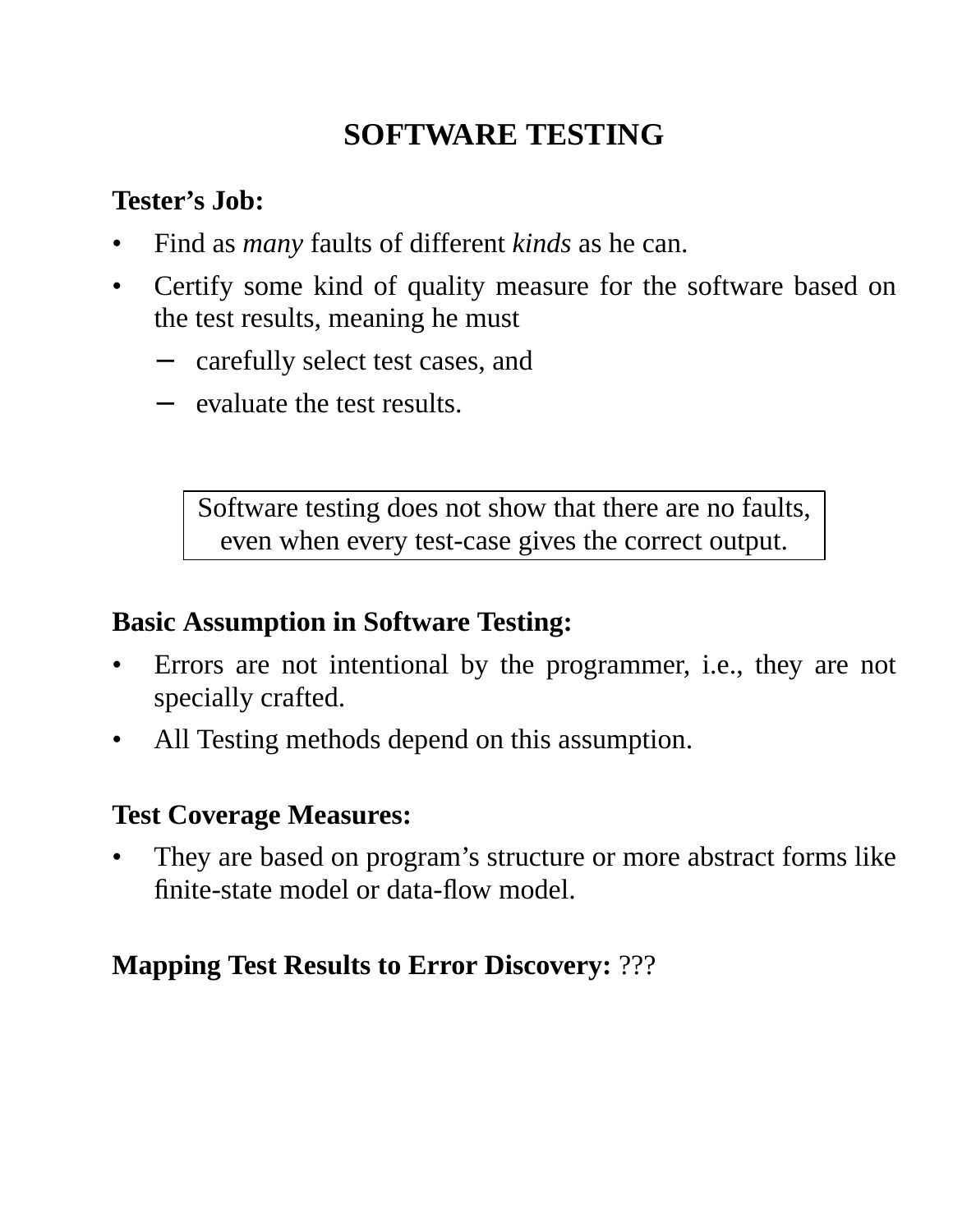## **INPUT-OUTPUT SPECIFICATIONS, PROGRAM-BEHAVIOR, AND TEST-CASES**

### **Program-Behavior:**

- *Actual* observable input-output behavior of the program; it may be different from the *expected* (based on requirements) behavior.
	- − We typically do not have a complete knowledge of the program-behavior even if we have the code

## **Test-Case Behaviors:**

• The input-output behavior that we want to *test/observe*.

**Example.** *Requirement:* compute  $n^2$  for  $-20 \le n \le 20$ .

• Program computes  $n^2$  for  $0 \le n \le 10$  and  $n^3$  for  $10 < n \le 100$ .



Areas  $1+2 = \{(n, n^2): 0 \le n \le 10\}$  and Areas  $4+5 = \{(n, n^2): -20 \le n < 0 \text{ or } 10 < n \le 20\}$ (1)

(2) 
$$
(-3, 10) \in \text{Area#7} \cup \text{Area#8}.
$$

#### † Fig. 1.4 in "Software Testing" (3rd ed.) by P.C. Jorgensen.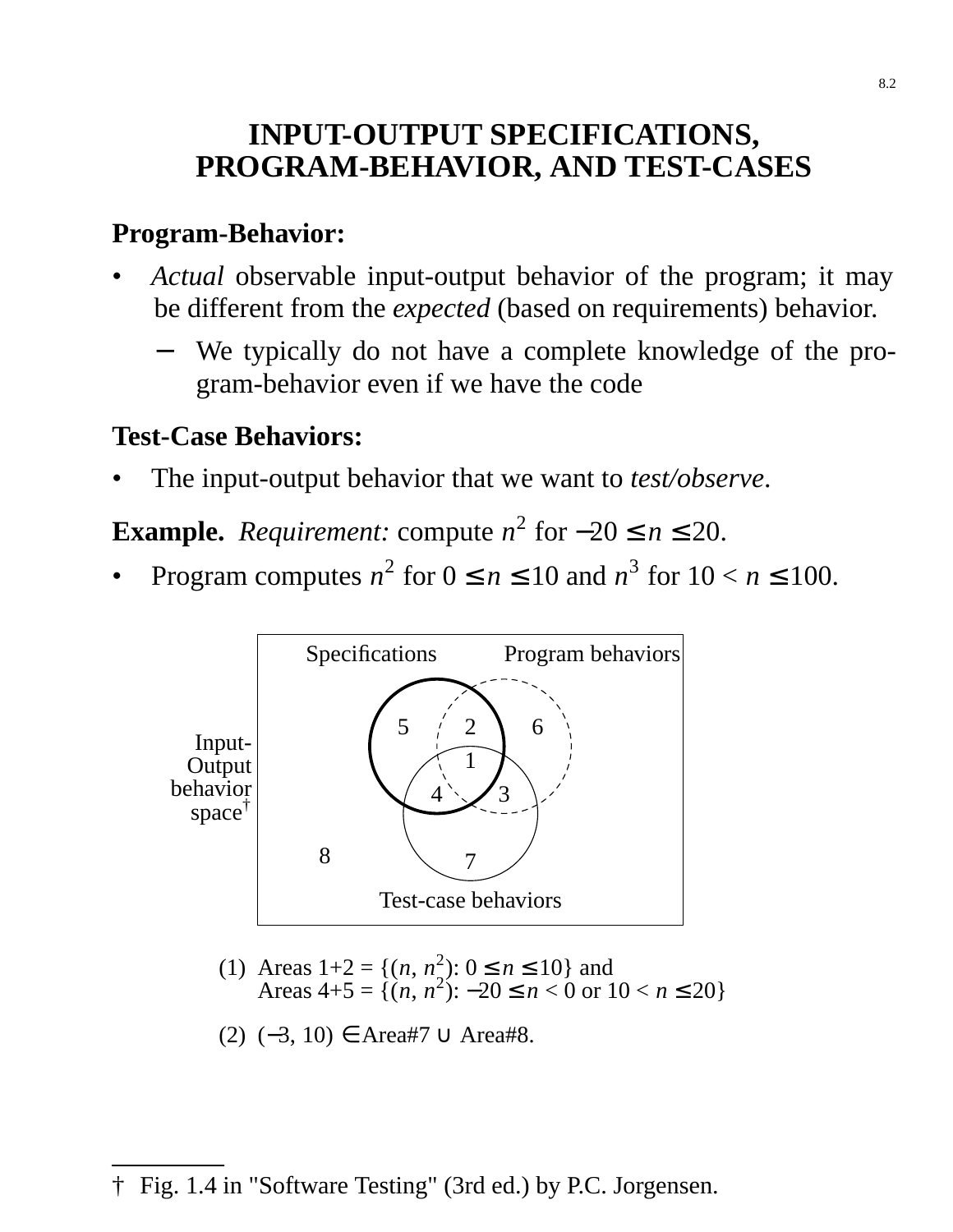## **AN ALTERNATE VIEW** Specifications Program behaviors Test-case behaviors Input-Output behavior-space 1 7  $5 \quad / \quad 2$ 3 6 4 8



# **Question:**

- •? Mark all parts of the input-space (horizontal axis) corresponding to the other areas in the top-diagram. (It may not be meaningful to do the same for output-space − why?)
- •? Which points in the second diagram belong to the input-output behavior space in the top diagram?
- •? Show a modified version of the "alternative" view if the specification allows multiple different acceptable outputs for some inputs.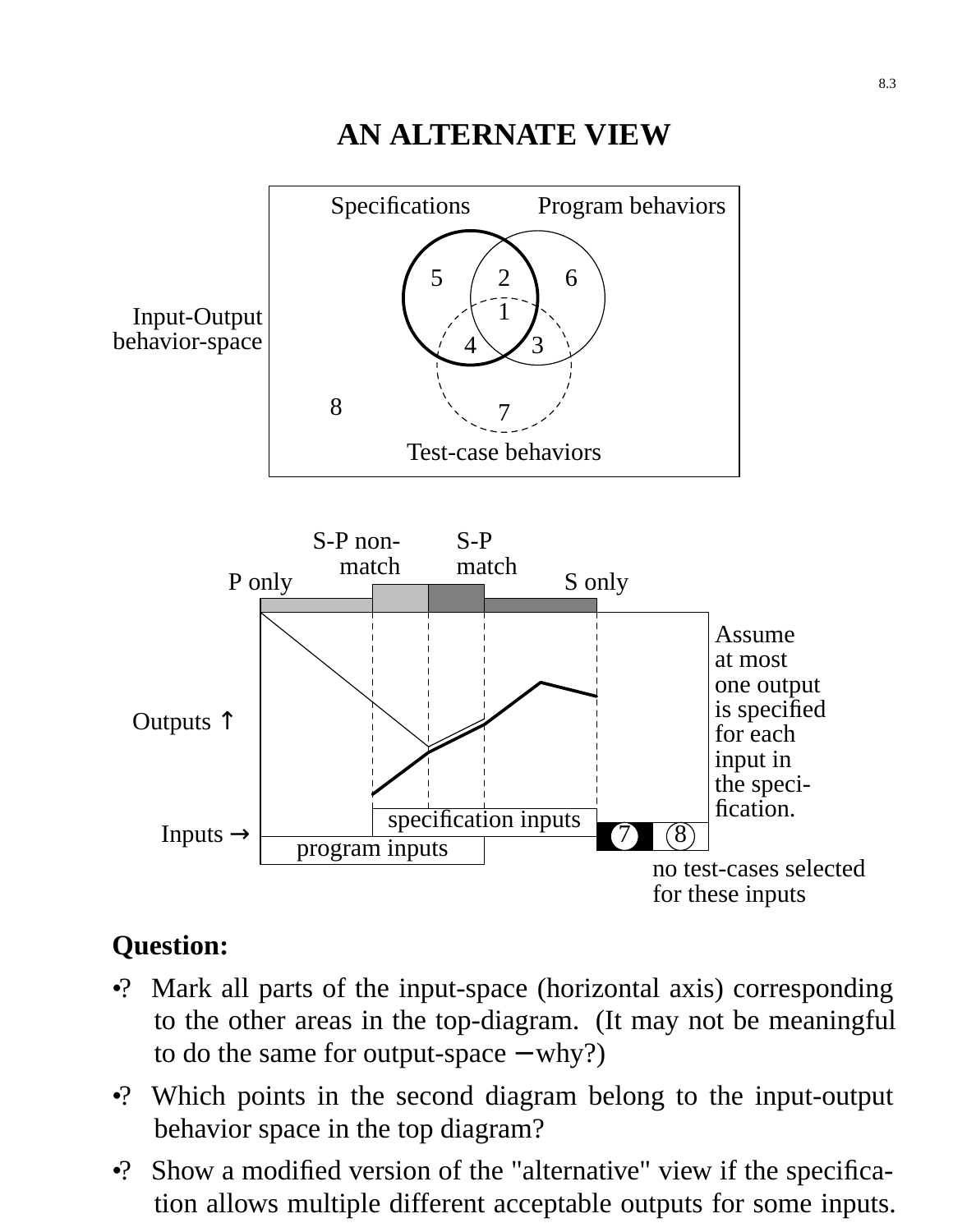# **BLACK-BOX TESTING**

• Based on requirements; uses an executable code only.

**Example Requirements** (for an WordCharCounts-function):

- (1) Words in the input text file are at most 20 characters long. (This is not same as saying that longer words are to be ignored.)
- (2) Blanks, tabs, and new-lines are considered word-separators.
- (3) Comma, semicolon, and colon are not part of a word; hyphens as in "son-in-law" are part of a word.

**Example Test-case** (input file is shown as a string):

The test-case below ( $\overline{t}$  for a tab) can verify requirement (1) and parts of (2), making it of category 1 or 4 (see page 3).

"This text  $[t]$   $[t]$  has five words

- This would not verify requirement (3), i.e., the required behavior; requirement (3) falls in category 2 or 5 w.r.t this test case.
- **Question:** Which of the requirements in (1)-(3) are of category 2 w.r.t the above test case and the source-code below? Give a requirement of category 5 w.r.t this test case.

```
#define WORDLEN 20
void WordCharCounts(FILE *inFile)
\{ int i;
  char word[WORDLEN+1];
  wordCount = charCount = 0;
 while (fscanf(inFile, "%s", word) > 0) {
        wordCount++;
        for (i=0; i<=WORDLEN; i++)if ('\0' == word[i]) break;
            else charCount++;
 }
}
```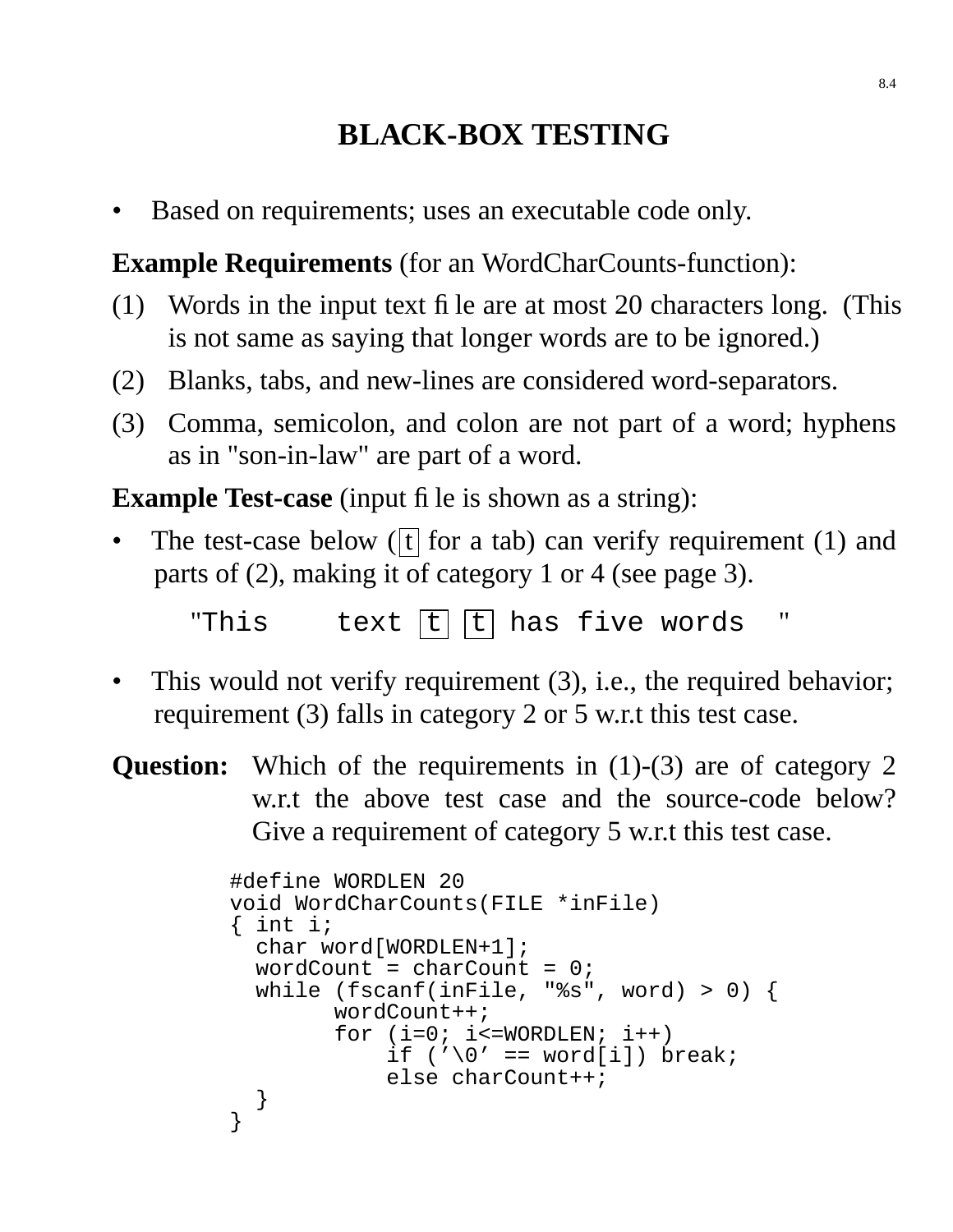## **EXERCISE**

1. Read the manual page for strcpy-function in **C** (Unix; type "man strcpy" to see the manual-page); why do you think the source-string pointer is not to be changed by strcpy-function? Make sure that you understand what would go wrong with  $str$ cpy-function for the situation below; here, the destination and source strings are next to each other but they do not overlap. Things would also go wrong if we let destination  $=$  source  $+2$ , i.e., the destination-string starts at two places after the start of source-string.

$$
\text{destination} \quad \text{source}
$$
\n
$$
\boxed{a \mid b \mid c \mid \text{0} \mid d \mid e \mid f \mid g \mid h \mid \text{0}}
$$

Then, write a "good" set of requirements for a function, whose profile is given below, and explain what should the new safeStrcpy-function do in each of the above cases. Indicate what should be the return-values in each of the cases.

```
int safeStrcpy(char * destination, char *source)
```
A programmer should be able to find out if a successful copy action has been properly carried out while using safeStrcpyfunction or the nature of the problem that would have happened, so that he can take appropriate alternate action (which could be to use the old strcpy-function). Finally, give an implementation (or a pseudocode) that meets the requirements you formulated.

2. The next-page gives several incorrect versions of safeStrcpyfunction; comments are added by me. Find out what is the problem in each case.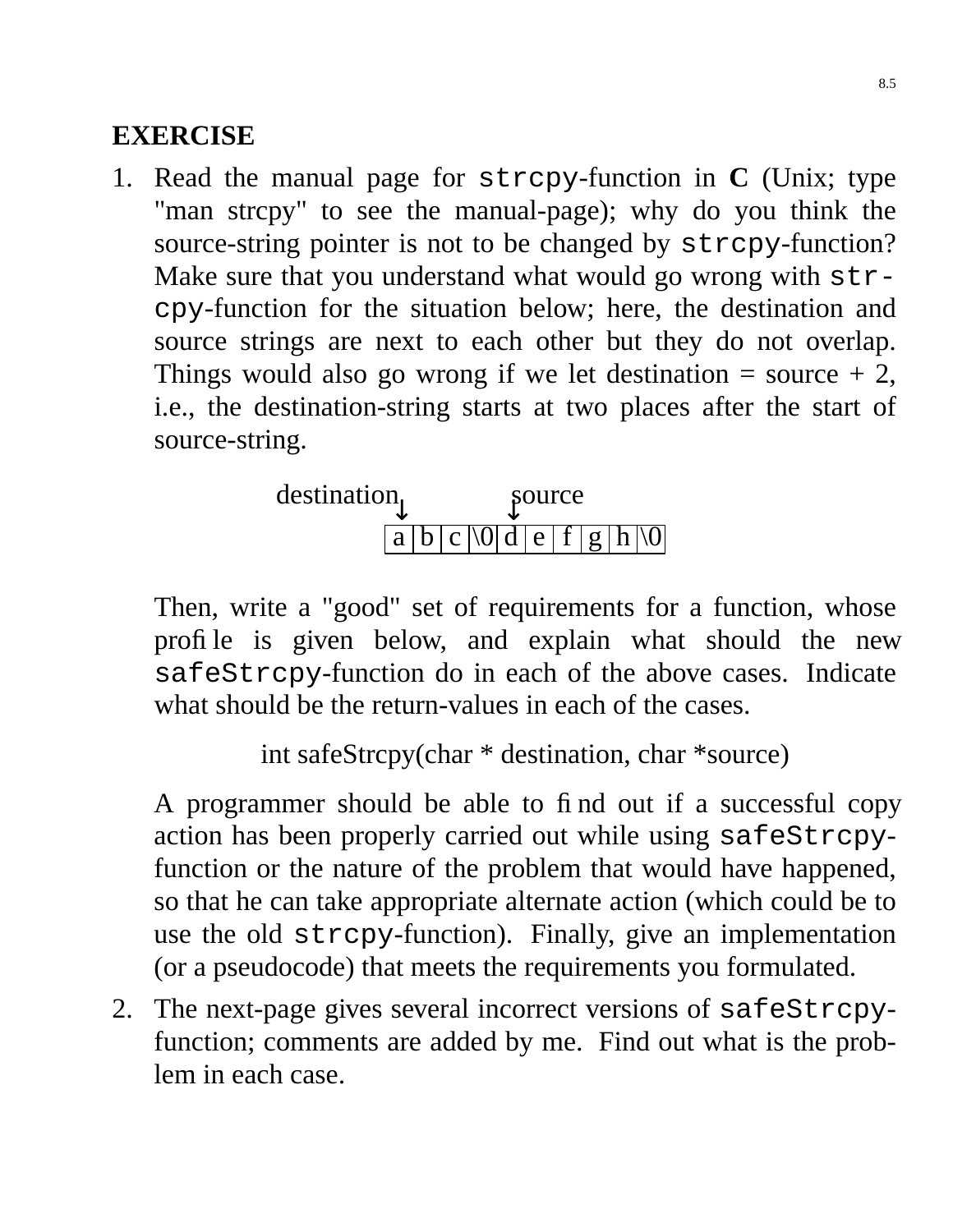# **INCORRECT safeStrcpy-FUNCTIONS**

Comments are added by me.

```
1. int safeStrcpy(char *destination, char *source)
   { int *ptr = malloc(strlen(source));
     strcpy(ptr, source);
     strcpy(destination, ptr);
     source = ptr;
     return destination;
   }
2. int safeStrcpy(char *destination, char *source)
   { int length = strlen(source);
     char array[length]; //does not work - use malloc
     strcpy(temp, source); //what is temp?
     strcpy(destination, temp);
     return 1;
   }
3. int safeStrcpy(char *destination, char *source)
   \{ int length = strlen(source);
     char *temp[length];
     strcpy(temp, source);
     strcpy(destination, temp);
     return 1;
   }
4. int safeStrcpy(char *destination, char *source)
   { int n = LENGTH; //what is the relevance of LENGTH?
     if (n != 0) {
        char *d = dst;const char *s = src;
        while (--n != 0)if ((*d++ = *s++) == 0) { // you meant '\\0' }while (-n := 0) * d++ = 0; // '0' ?break;
              }
        }
     }
    return(&des);
   }
5. Pseudocode for safeStrcpy(char *destination, char *source)
   int length = getLength of string; //which string?
   int arrayLength = getLength of array; //what array?
   if (length < arrayLength)
      strcpy(destination, course)
```

```
else strncpy(destination, source, arrayLength)
```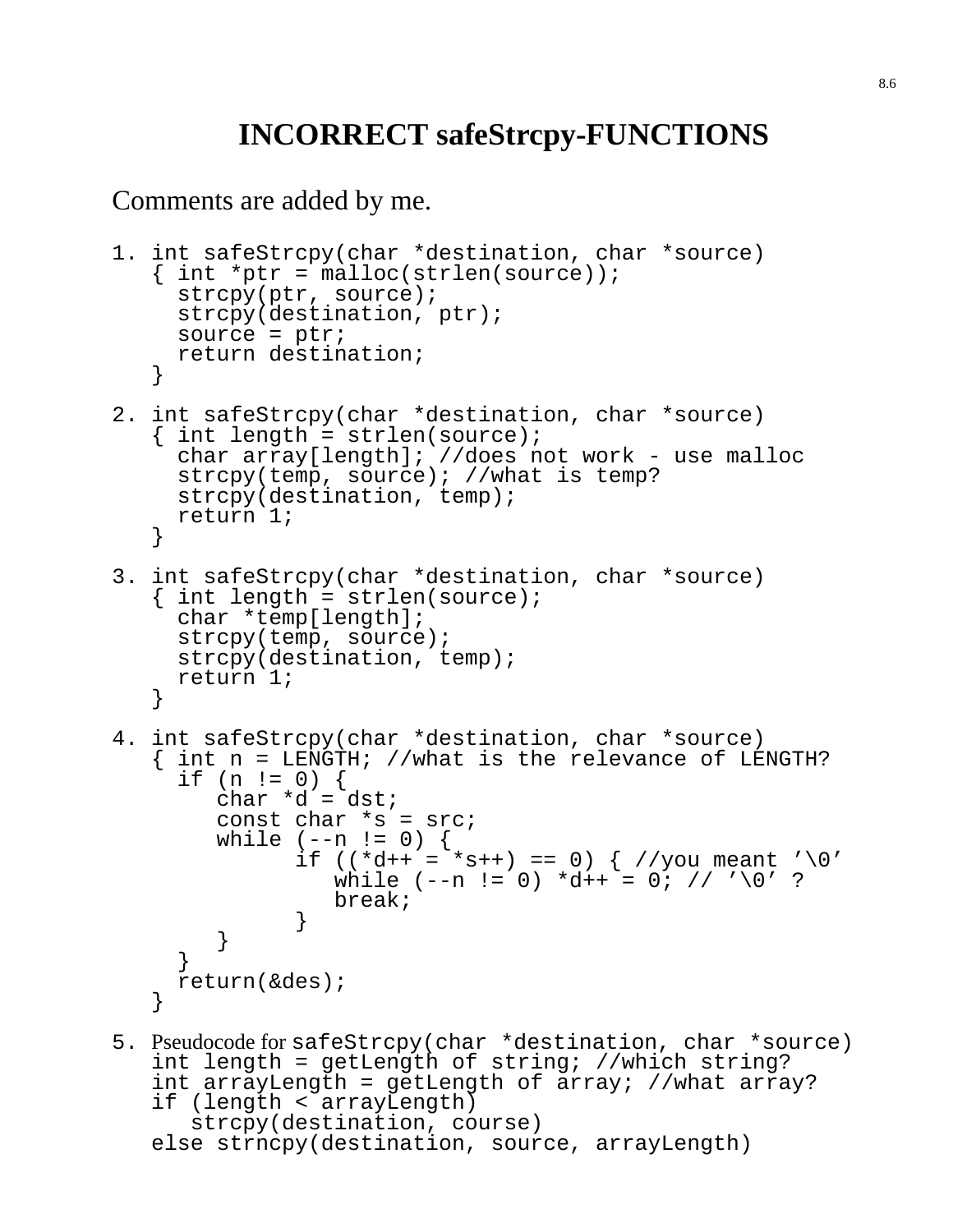# **WHITE-BOX TESTING**

- Uses the source-code, in addition to the requirements.
- Can focus on the way an output variable is affected by inputs (static code analysis) and relationship among output variables.
- Allows more detailed testing, taking advantage of *automated* code instrumentation. (Automated instrumentation prevents erroneous code modification.)
- Helps to identify sources of error.
- Better assess the quality of testing in terms of test-coverage measures.
- **Example.** Static-analysis can show that we will always have "char-Count  $\geq$  wordCount", which is obviously true (if we do not exclude single character words).

```
#define WORDLEN 20
void WordCharCounts(FILE *inFile)
{ int i;
  char word[WORDLEN+1];
  wordCount = charCount = 0;
 while (fscanf(inFile, "%s", word) > 0) {
        wordCount++;
        for (i=0; i<=WORDLEN; i++)if ('\0' == word[i]) break;
            else charCount++;
  }
}
```
**Question:** Give another property (relationship) among the outputs or between inputs and outputs that can be obtained by examining the code.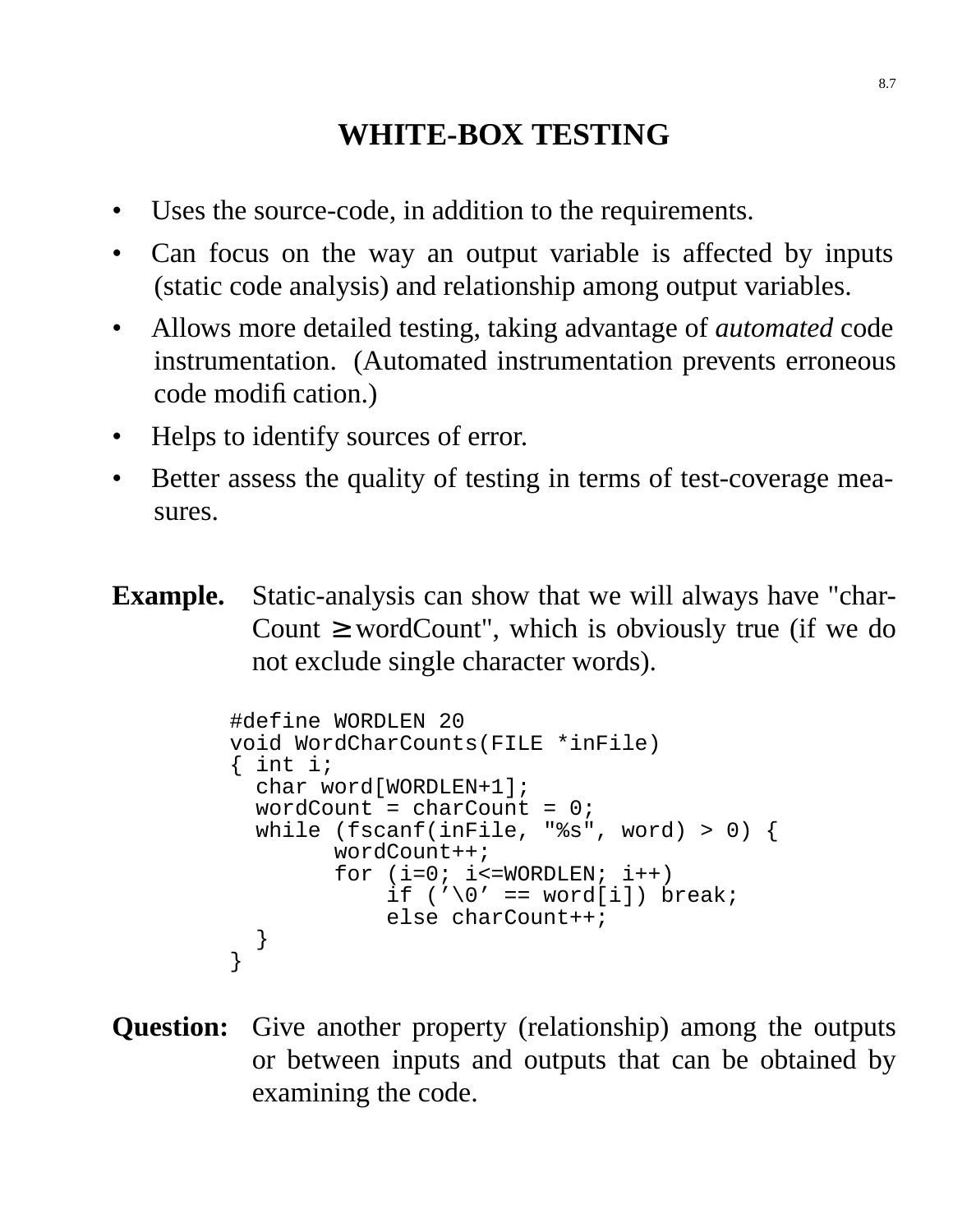# **PATH-EQUIVALENCE OF INPUTS**

### **Path-Equivalence of Inputs:**

- Two inputs  $I_1$  and  $I_2$  are *path-equivalent*, denoted by  $I_1 \approx I_2$ , if they have the same execution paths  $\pi(I_1) = \pi(I_2)$ .
	- $-\pi(I_1)$  and  $\pi(I_2)$  follow the same true/false branch at each decision-node for each execution of them, executing same sequence of actions.

#### **Characteristics of An Equivalence Relation:**

- Reflexive:  $x \approx x$ .
- Symmetric: If  $x \approx y$ , then  $y \approx x$ .
- Transitive: If  $x \approx y$  and  $y \approx z$ , then  $x \approx z$ .

**Equivalence Class:**  $[x]_{\approx} = \{y: y \approx x\}.$ 

```
Example: Considering the input file as a string of characters and I_1= "abc de", I_2 = " abc ed ", and I_3 = "ab cde",
             we only have I_1 \approx I_2, i.e., [I_1] = [I_2] \neq [I_3]. Why?
```

```
#define WORDLEN 20
void WordCharCounts(FILE *inFile)
\{ int i;
  char word[WORDLEN+1];
  wordCount = charCount = 0;
 while (fscanf(inFile, "%s", word) > 0) {
        wordCount++;
        for (i=0; i<=WORDLEN; i++)if ('\0' == word[i]) break;
            else charCount++;
  }
}
```

```
Question: Which of I_1, I_2, and I_3 are path-equivalent if we replace
            the for-loop by "charCount += length(word)"?
```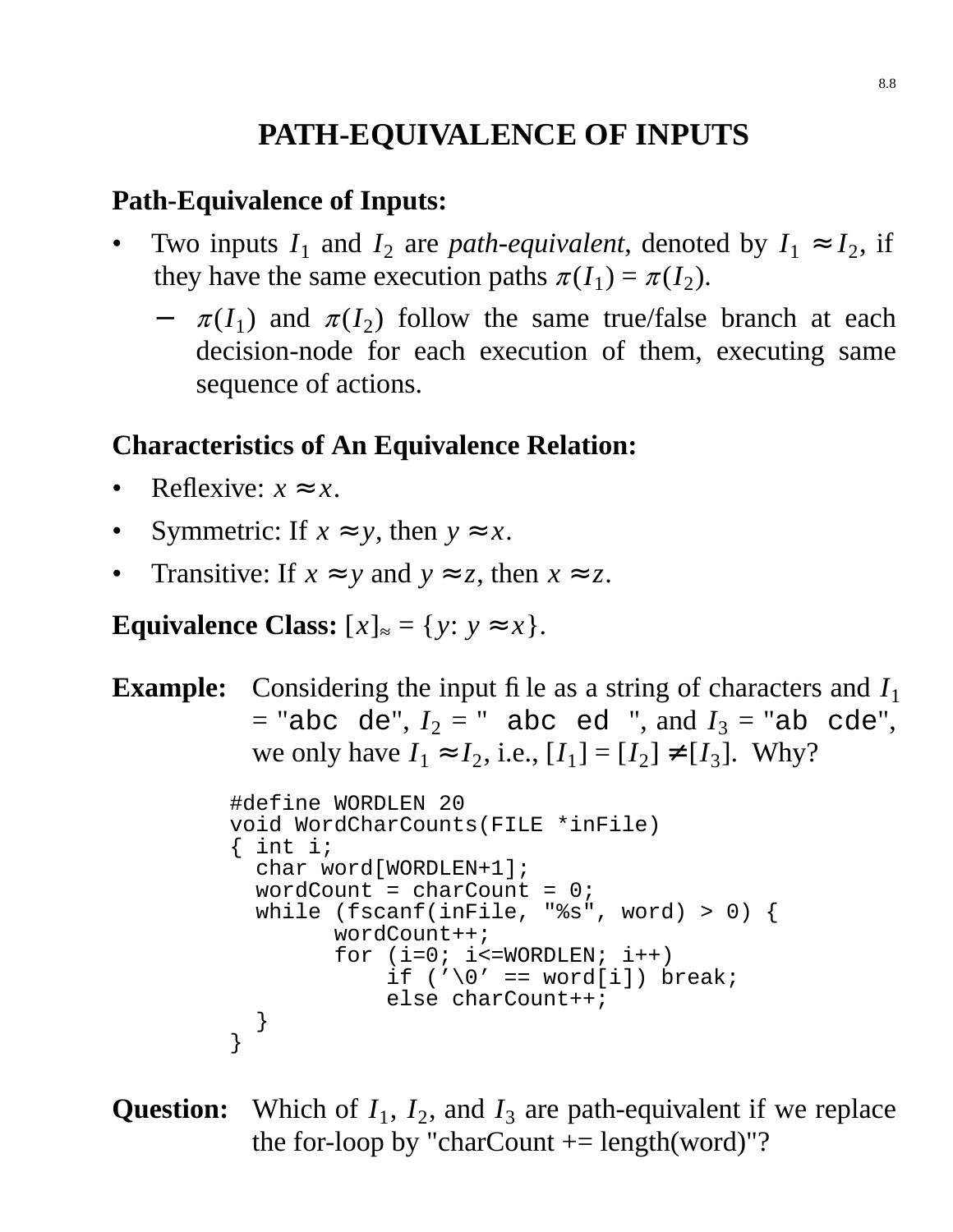# **REACHABILITY RELATION IS NOT AN EQUIVALENCE RELATION**

## **Reachability Relation in a Flowchart** (any directed graph):

• *xRy*, meaning *y* can be reached from *x*.



Here,  $A_1$ *RA*<sub>2</sub> but not  $A_2$ *RA*<sub>1</sub> although  $D_1RA_2$  and  $A_2RD_1$ .

# **Question:**

•? Which of the three equivalence-relation properties are violated for the reachability relation?

### **Output-Equivalence of Inputs:**

•  $I_1$  and  $I_2$  are *output-equivalent* if  $P(I_1) = P(I_2)$ .

# **Question:**

- •? Which of  $I_1$ ,  $I_2$ , and  $I_3$  in the previous page are output-equivalent? How about for the modified program with the for-loop replaced by "charCount  $+=$  length(word)"?
- •? Does  $P(I_1) = P(I_2)$  imply that  $I_1 \approx I_2$ ? How about the converse?
- •? For a function *P*, what else should be considered as the output *P*(*I*) other than the value returned by *P*?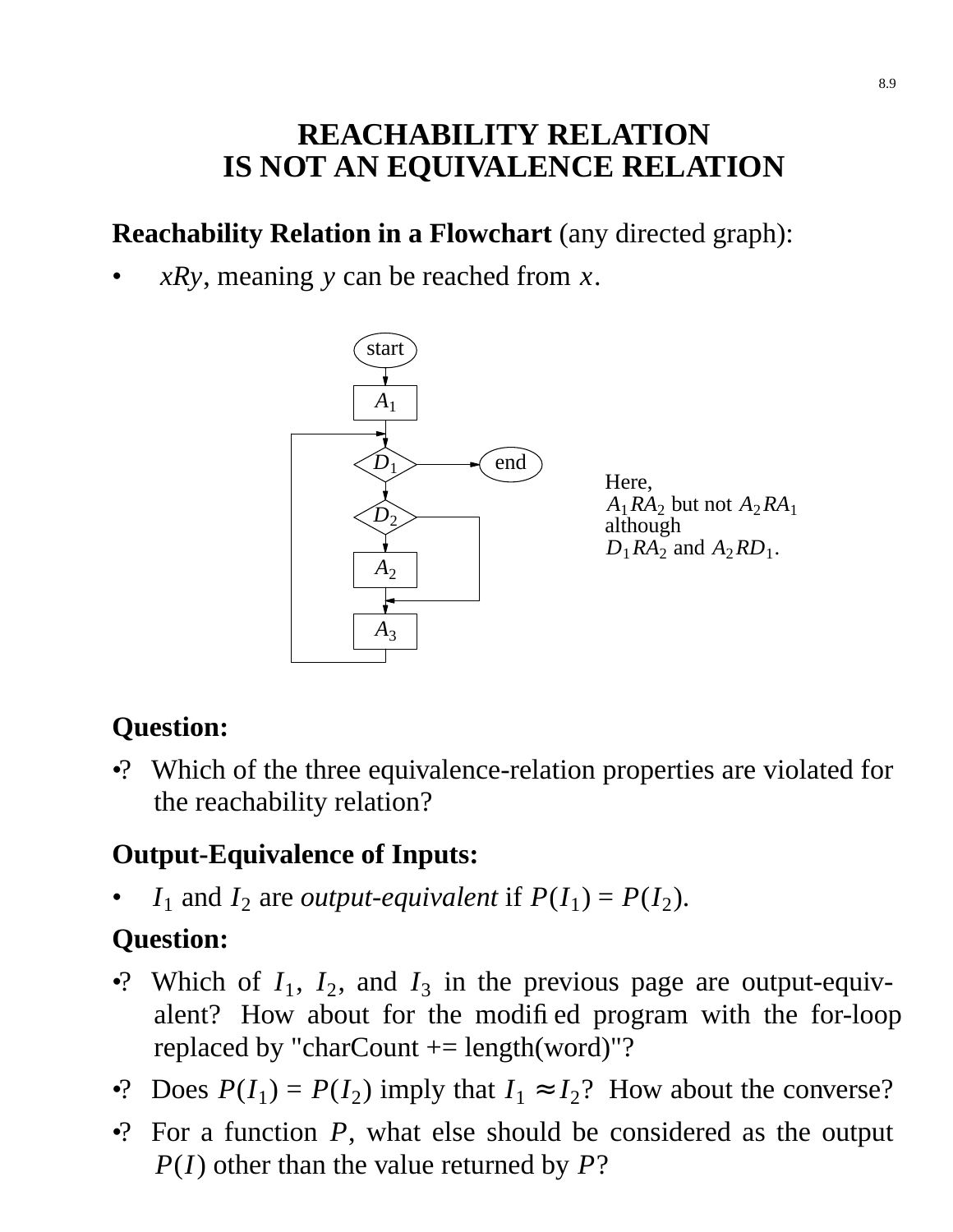# **IMPORTANCE OF PATH-EQUIVALENCE RELATION**

## **An Elementary Form of Error:**

- An error in an action *A* which does not affect any branch-test condition (hence the execution path  $\pi(I)$  for any *I*).
- If  $P'$  be an erroneous version of program  $P$  due to an elementary error in the action *A* in *P*, then for each input *I*
	- − Path <sup>π</sup> (*I*) in *P* equals <sup>π</sup> ′(*I*) in *P*′ , with each occurrence of *A* in  $\pi(I)$  replaced by A' in  $\pi'(I)$ .
- **Question:** Give examples of elementary and non-elementary errors in WordCharCounts-program below.

```
#define WORDLEN 20
void WordCharCounts(FILE *inFile)
{int i;
 char word[WORDLEN+1];
 wordCount = charCount = 0;
 while (fscanf(inFile, "%s", word) > 0) {
       wordCount++;
       for (i=0; i<=WORDLEN; i++)if ('\0' == word[i]) break;
           else charCount++;
 }
}
```
## **Assumption in Program Testing for an Elementary Error:**

- Each test-case *I* for which  $\pi(I)$  goes through the erroneous action will show an error in the output.
- If *I* shows the error and  $I' \approx I$ , then *I'* will also show the error.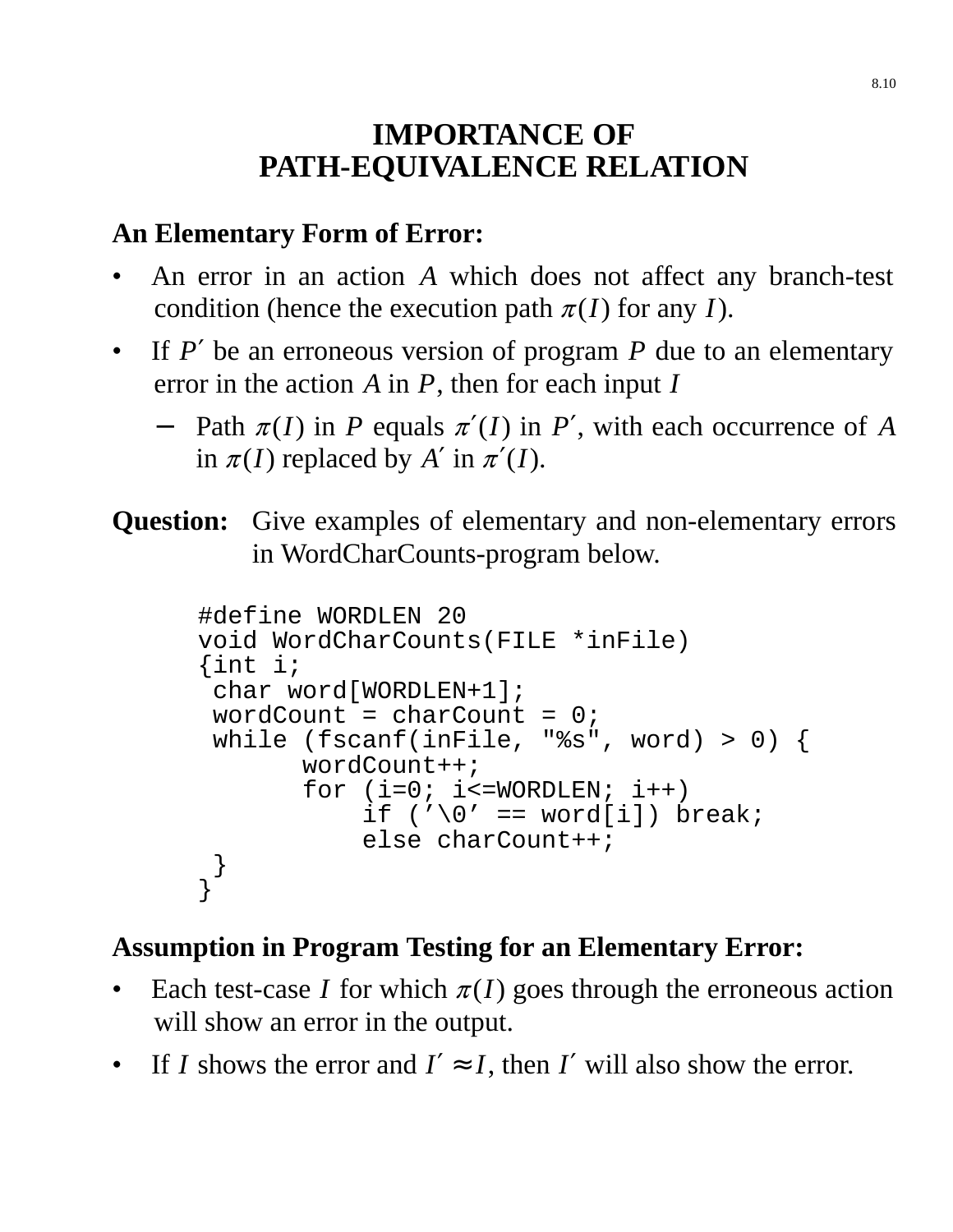## **TESTING STRATEGY FOR ELEMENTARY ERRORS**

## **Single Elementary Error:**

- If we select one test-case  $I_j$  from each path-equivalence class of inputs such that
	- (a) the execution paths  $\pi(I_j)$  together cover all actions, and
	- (b) each *I<sup>j</sup>* produces correct output,

then the program is error free.

## **Assumption for Multiple Elementary Errors:**

- No two errors cancel each other's effect.
- Thus, a test case  $I_j$  whose execution path  $\pi(I_j)$  goes through one or more errors will result in an error in the output.

Same testing strategy applies for multiple elementary errors.

### **Simplest Test Coverage Measure:**

- $C_0$  = The percentage of actions covered by the test-cases.
- We want  $C_0 = 100\%$  for any acceptable level of testing.
- If  $C_0 < 100\%$ , then there is some action *A* such that  $A \notin \pi(I_j)$  for any of the test cases  $I_j$  and we can replace A by an *arbitrary A'* without any impact on the test-outputs  $P(I_j)$ .
- **Question:** How can we always introduce an elementary error in a program *P* to create a new program *P*′ with the property that the error shows up in the output?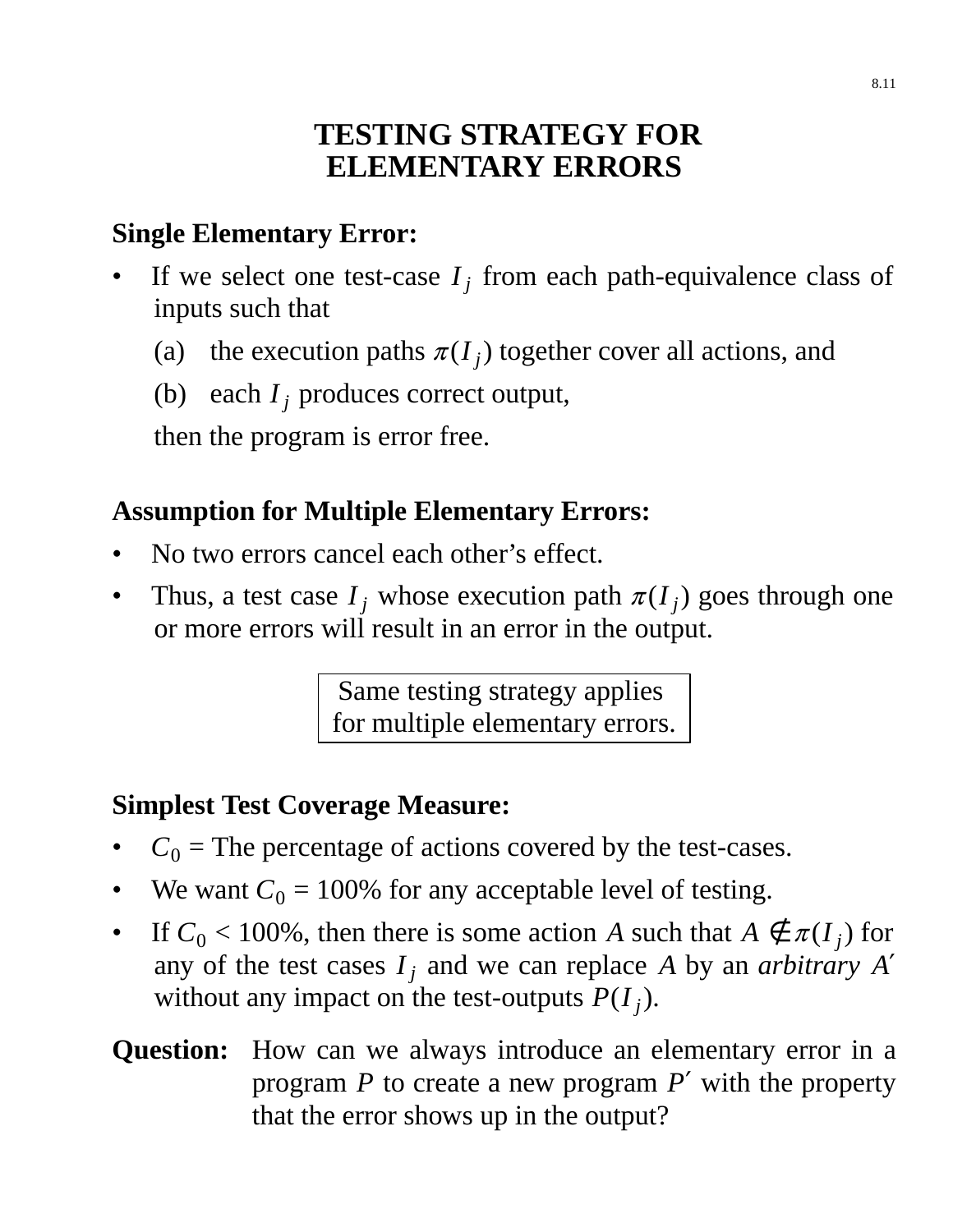# **MEASURING ACTION-COVERAGE**

#### **Code Instrumentation:**

• At the start of each non-trivial action-block introduce a suitable print-operation to indicate that this block is entered:

**Example.** An instrumentation of WordCharCounts-function.

```
#define WORDLEN 20
void WordCharCounts(FILE *inFile)
{int i;
 char word[WORDLEN+1];
printf(testCovFile, "entered block A1\n");
 wordCount = charCount = 0;
while (fscanf(inFile, "%s", word) > 0) {
       printf(testCovFile, "entered block A2\n");
       wordCount++;
       for (i=0; i<=WORDLEN; i++)if (\sqrt{0}^{\prime} == word[i]) break;
            else {printf(testCovFile, "entered block A3\n");
                  charCount++;
                  }
 }
}
```
**Output in testCovFile for**  $I =$  **"abc de"** (without indentations):

entered block A1 entered block A2 entered block A3 entered block A3 entered block A3 entered block A2 entered block A3 entered block A3  $C_0$ **-coverage:**  $\frac{A_i \text{ covered in all test cases}}{\Gamma}$  $\sum_{n=1}^{\infty}$  (#*actions in A<sub>i</sub>*) *Aj in the program*  $\sum$  (#*actions in all A<sub>j</sub>)* = 100% for this *I*.

**Question:** Give an *I* with the smallest  $C_0$ -coverage and give that value of  $C_0$ .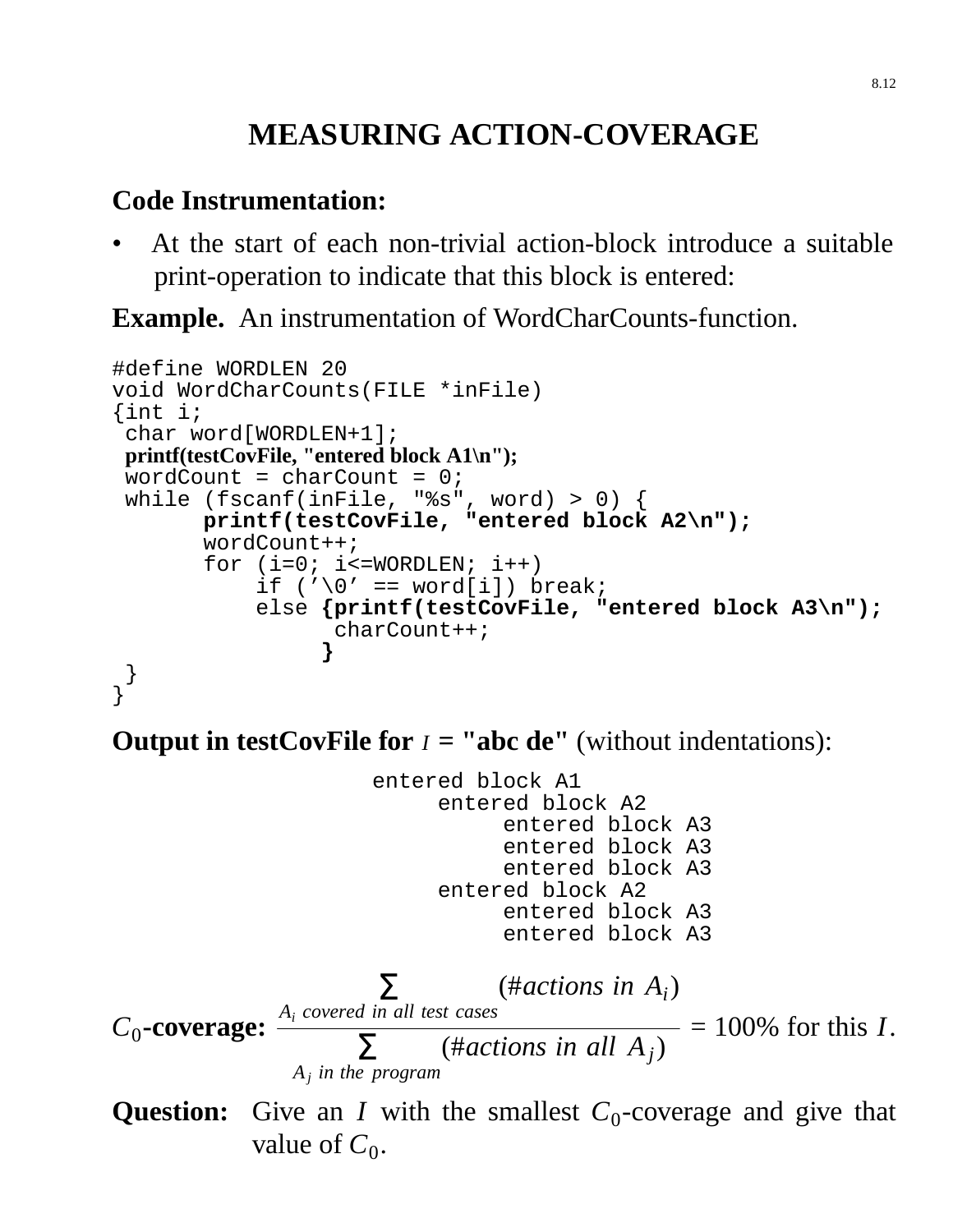# **IT CAN BE DIFFICULT TO ACHIEVE**  $C_0 = 100\%$

## **Difficulties:**

- Unreachable code; no execution ever goes through some actionblocks. Cannot achieve  $C_0 = 100\%$ .
- Difficulty in finding test-input *I* for which  $\pi(I)$  contains a specific action-block.
- Both can happen when there are many interdependent if-statements.

### **Problems with Code Instrumentation:**

- Although code instrumentation can be done via automated tools, it can increase the program size significantly.
- It can slow down the execution significantly.
- The instrumentation output file can be too large.

# **Approximate Methods:**

- The runtime machine code execution is sampled.
- Each executed machine code is mapped to the program sourcecode.
- Reduces program overhead in terms of program-memory, execution time, and measurement-output file.

# **Question:**

•? How can we instrument a code more intelligently to minimize the instrumentation-output and still have enough information to compute  $C_0$ ? Show the instrumented form for WordCharCounts-function and the instrumentation output for  $I =$  "abc de".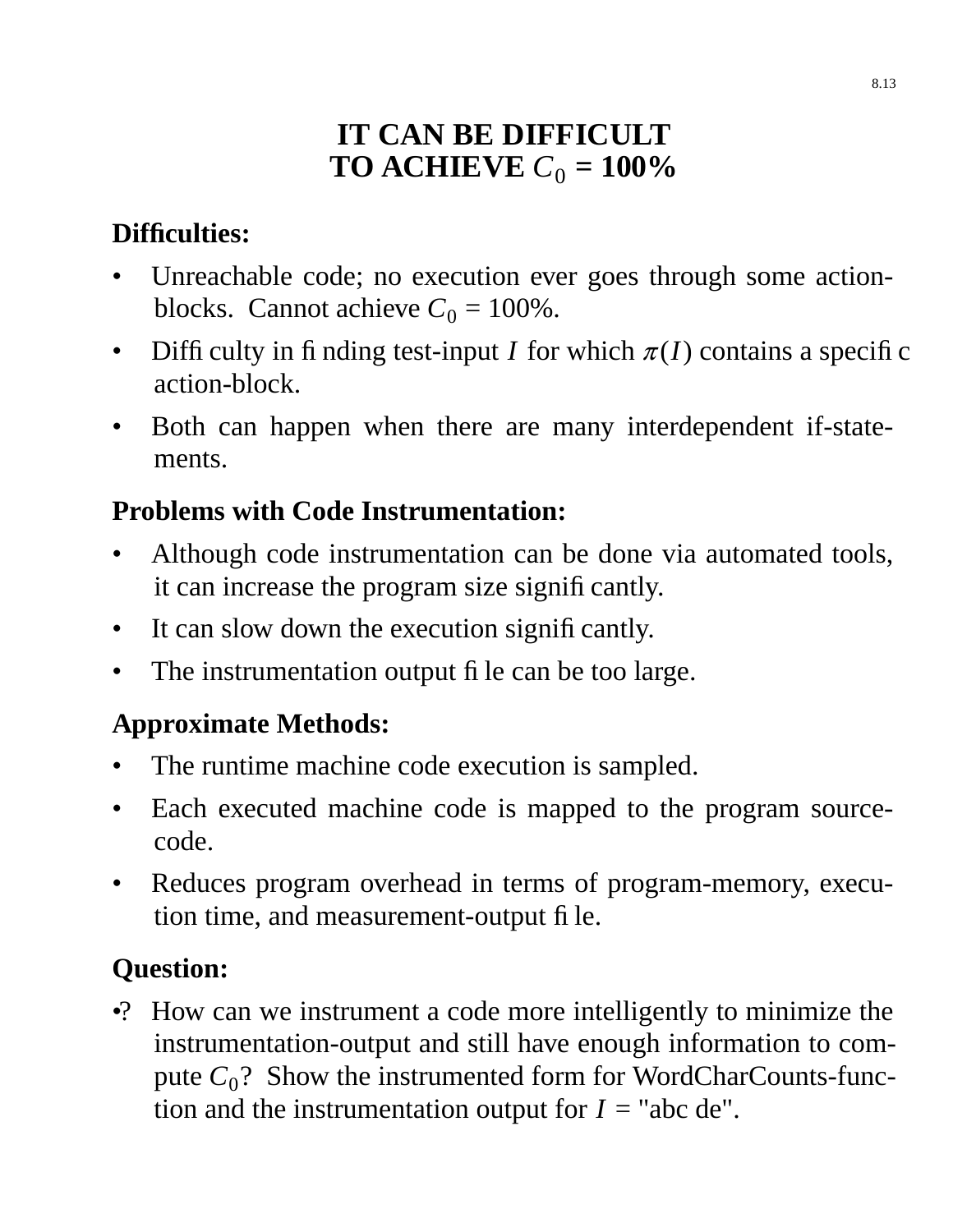# **A REFINEMENT OF** *C*<sup>0</sup> **-MEASURE**

• Not all action-blocks  $A_i$  are of equal relevance in execution paths.



(i) A flowchart.

- If a set of begin-end paths cover the terminal nodes  $\{A3, A4, A5\}$ in the domination-tree, then it covers all flowchart nodes.
- Similarly, for the terminal nodes of the reverse-domination tree.

For  $100\%$   $C_0$ -coverage, we only need to cover the common terminal nodes in domination and reverse-domination trees.

# **Question:**

- •? State the definition of the new  $C_0$ -coverage measure based on the common terminal nodes of the two domination trees.
- •? Give the new measure for  $I = \text{empty-text-f}$  le for the WordChar-Count function (with bounded word-length).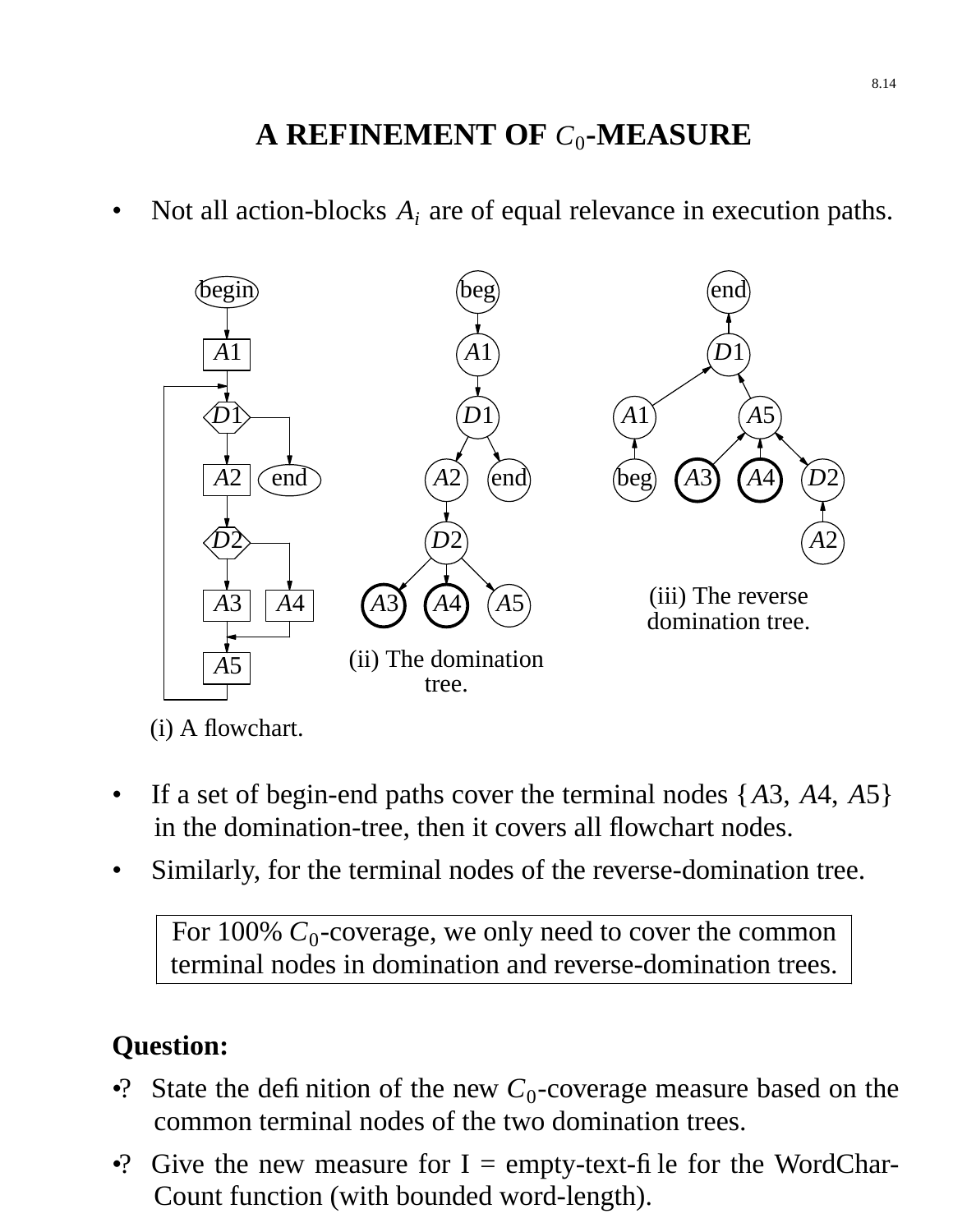## **BRANCH-COVERAGE MEASURE**

*D<sup>i</sup> covered in all test runs*  $\sum_{i=1}^{n}$  (#T/*F* branches covered at D<sub>*i*</sub>)</sub>

*C*1 **-coverage:**

2×(#*branch nodes in program*)

```
= 100\% for I = "abc de".
```
#### **Additional Instrumentation** (for empty then/else blocks):

```
#define WORDLEN 20
void WordCharCounts(FILE *inFile)
{int i;
 char word[WORDLEN+1];
 printf(testCovFile, "entered block A1\n");
 wordCount = charCount = 0;
 while (fscanf(inFile, "%s", word) > 0) {
       printf(testCovFile, "entered block A2\n");
        wordCount++;
        for (i=0; i<=WORDLEN; i++)if ('\0' == word[i]) {
               printf(testCovFile, entered block A4\n");
               break;
               }
            else {printf(testCovFile, "entered block A3\n");
                  charCount++;
                 }
 }
}
```
**Output in testCovFile for**  $I =$  **"ab cde"** (without indentations):

entered block A1 entered block A2 entered block A3 entered block A3 entered block A3 *entered block A4* entered block A2 entered block A3 entered block A3 *entered block A4*

**Question:** Should we instrument the exits from loops (for, while-do, etc.)? What is the minimum  $C_1$ -coverage for an *I* here?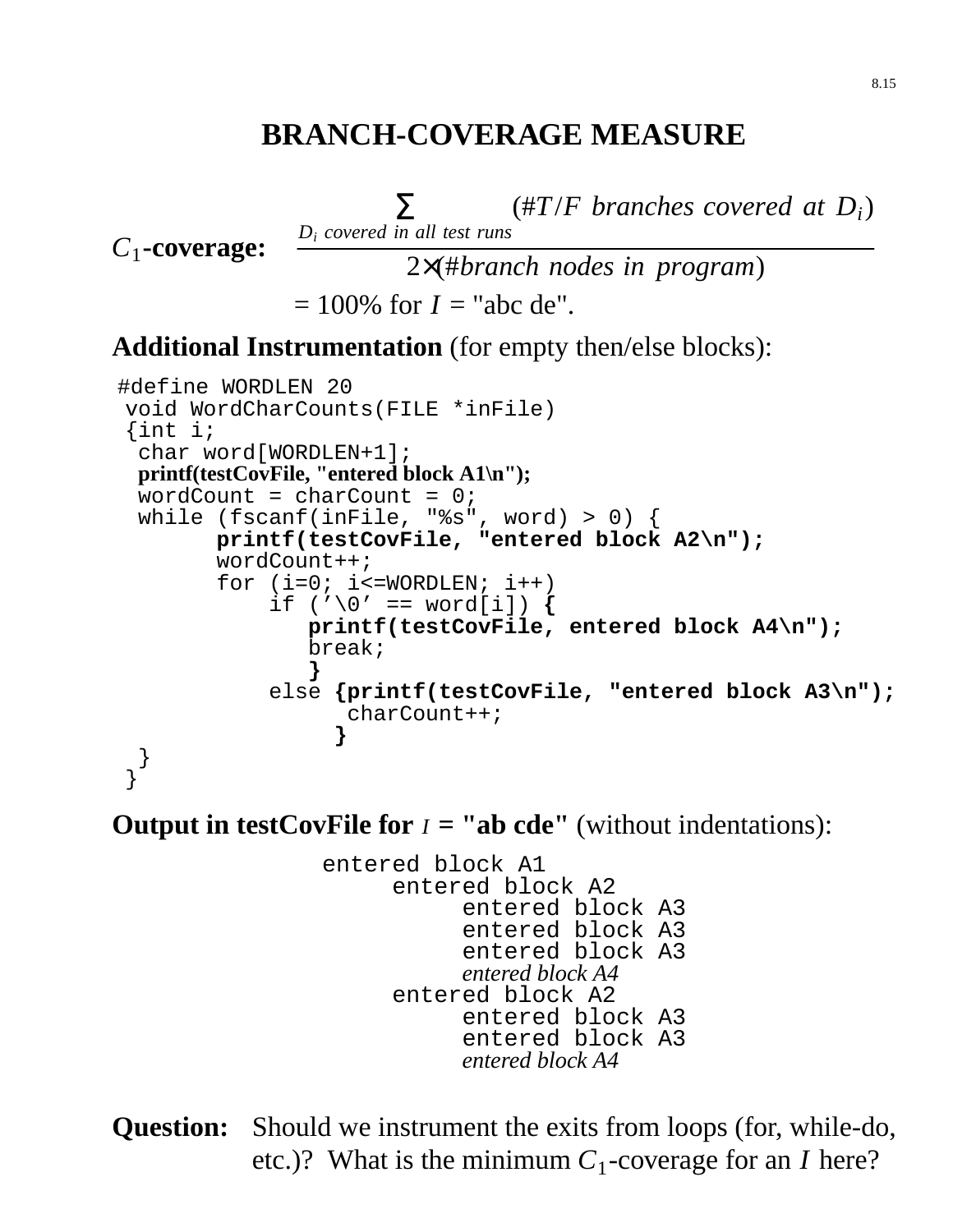# **BOUNDARY TESTING**

This may involve both valid test-cases that are "within specification limits" and also invalid test-cases that are outside the limits (testing for graceful-failing vs. "abort").

### **Requirement based:**

- Many requirements represent constraints on inputs and outputs, and they can give rise to the respective boundary values.
	- Boundary testing can apply to inputs and to the outputs (trying to push respectively the input and/or the output to the boundary limits).
- The boundary values can be related to both entities and relationships in the data-model.

### **Example.**

- For WordCharCounts-program,
	- − Input text files with words of size 1 and of max length  $WORDLEN = 20$  represent a form of boundary case.
	- − Empty input file itself is also a boundary case.
	- − An input file with words longer than WORDLEN = 20 represent a test-case for testing graceful-degradation.
- For TriangleClassification-function
	- An input file containing triplets for each category of triangles (equilateral, isosceles, and scalar) and also non-triangular triplets is a regular test-case.
	- − An input to test graceful-failing would be an *abc*-triplets where the input-condition " $a \le b \le c$ " is violated, which can happen in more than one way.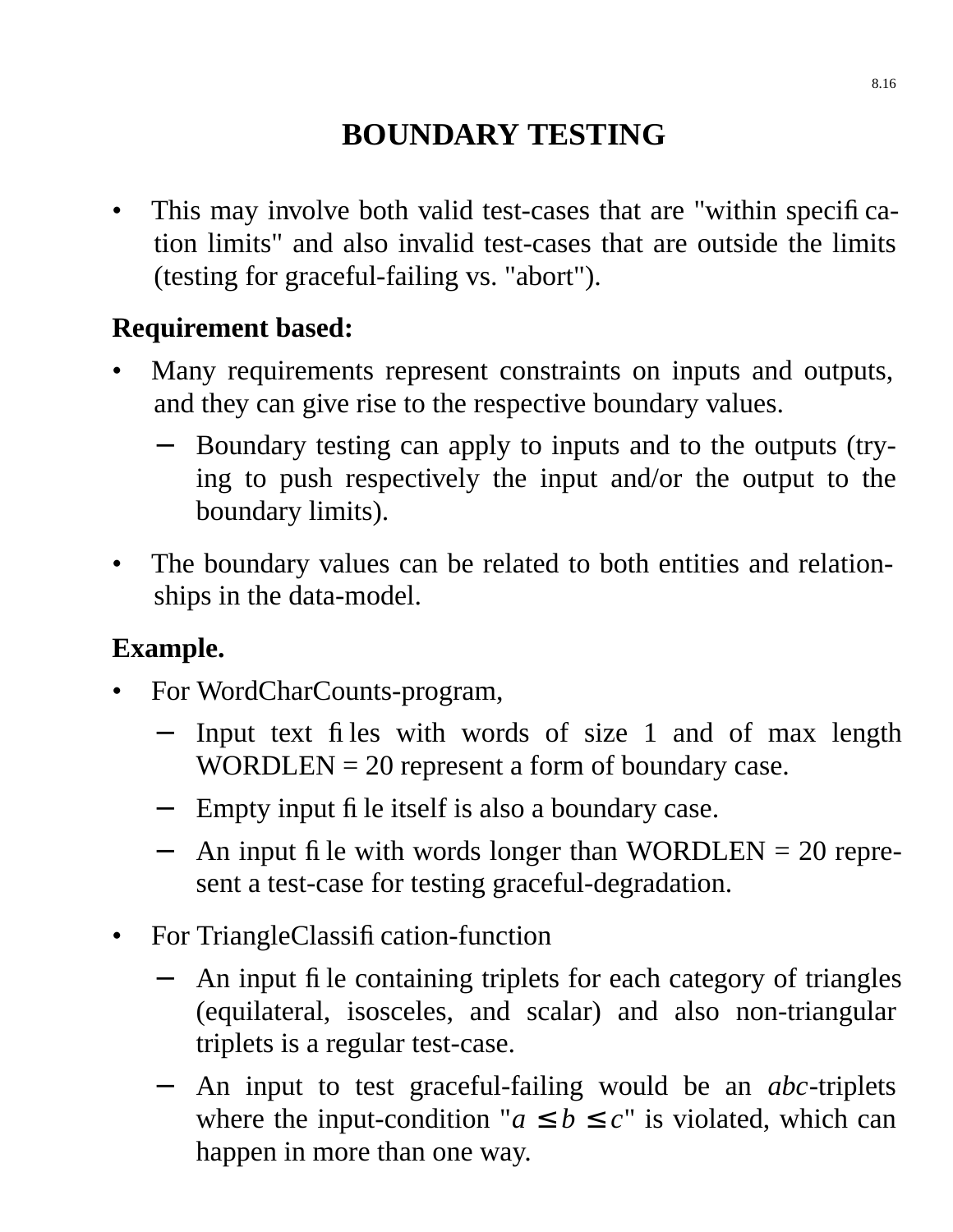# **NOTION OF PROGRAM SLICE**

## **Program Slice:**

- Given an output variable  $x$ , it is part of the program involving only those (parts of) statements that may affect *x*.
- Includes relevant branch-statements, variables *y* that affect those branches, and the statements that affect those *y* in turn.
- The slice may be a small fragment of the original program and hence easier to test or debug.
- **Example.** The bold lines below show the parts deleted to obtain the slices of WordCharCounts-function for the output variable wordCount and for charCount.

```
#define WORDLEN 20 //slice for wordCount
void WordCharCounts(FILE *inFile)
{ int i;
  char word[WORDLEN+1];
  wordCount = charCount = 0;
  while (fscanf(inFile, "%s", word) > 0) {
        wordCount++;
        for (i=0; i<=WORDLEN; i++)
            if ('0') == word[i]) break;
             else charCount++;
  }
}
#define WORDLEN 20 //slice for charCount
void WordCharCounts(FILE *inFile)
\{ int i;
  char word[WORDLEN+1];
  wordCount = charCount = 0;
  while (fscanf(inFile, "%s", word) > 0) {
        wordCount++;
        for (i=0; i<=WORDLEN; i++)if ('\0' == word[i]) break;
             else charCount++;
  }
}
```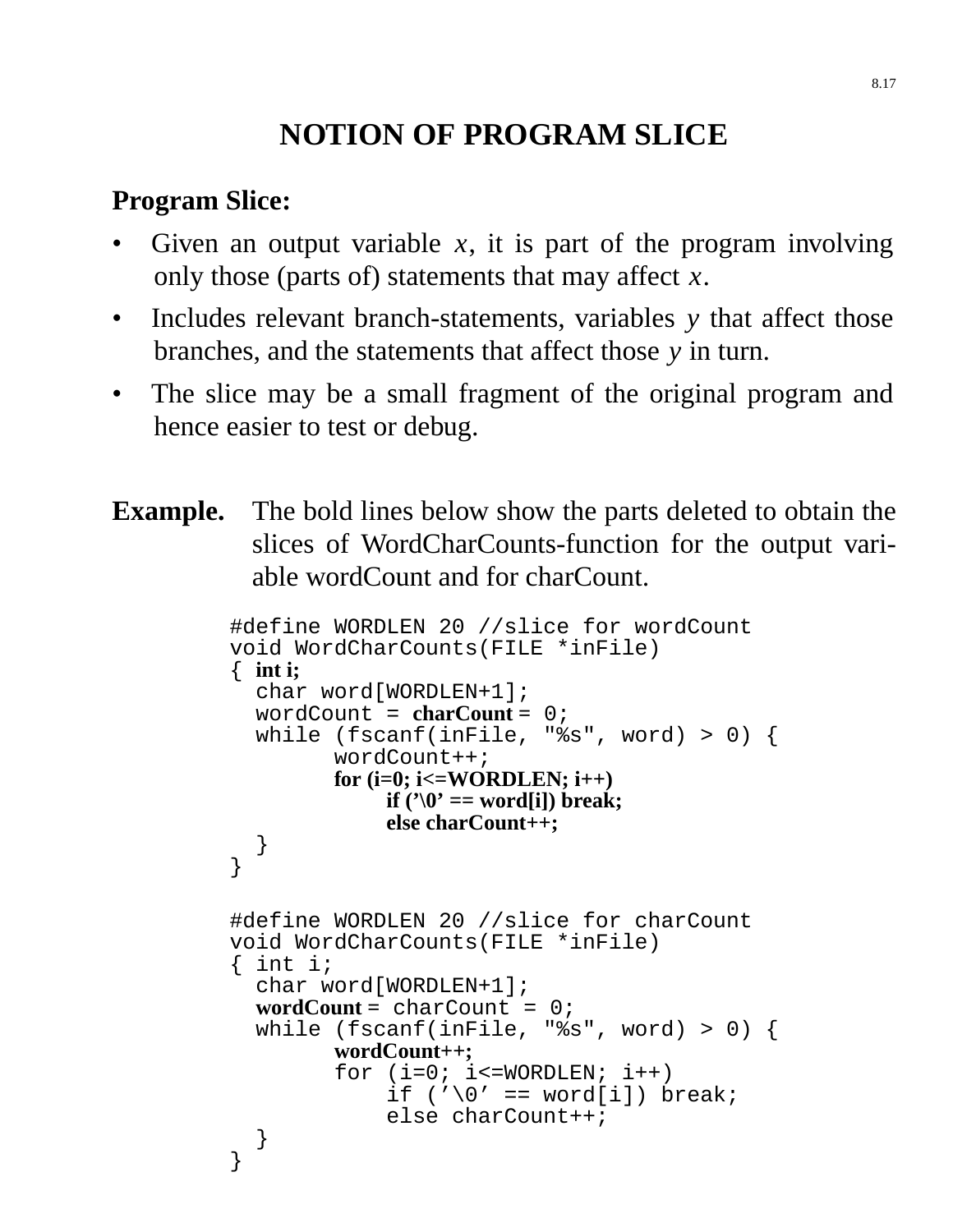# **DEFINITION-USE RELATIONSHIP**

# **Definition of a Variable:** *def* (*x*, *s*)

- A statement *s* is a *definition* of *x* if an execution of *s* assigns a value to *x*.
- *s* can be a input-statement from a file, an assignment statement, or a function-call statement.

### **Use of a Variable:** *use*(*x*, *s*)

• A statement *s* is an *use* of a variable *x* if an execution of *s* requires a value of *x*.

# **Example:**

The statement

```
fscanf(fp, "%s", word);
```
is a definition of word, assuming that  $fp \neq NULL$ . It assigns a value to word only if reading a non-empty string succeeds and otherwise the old value (if any) is retained.

It is also a definition  $fp$ , as it may update  $fp$ .

- The above statement is not an use of word; it uses the address of word. It also uses the file-pointer fp.
- The statement

```
fscanf(fp, "%s %d", word, &i);
```
may define i and in that case it is also an use of word!

• The statement " $i++$ ;" is both a definition and an use of  $i$ .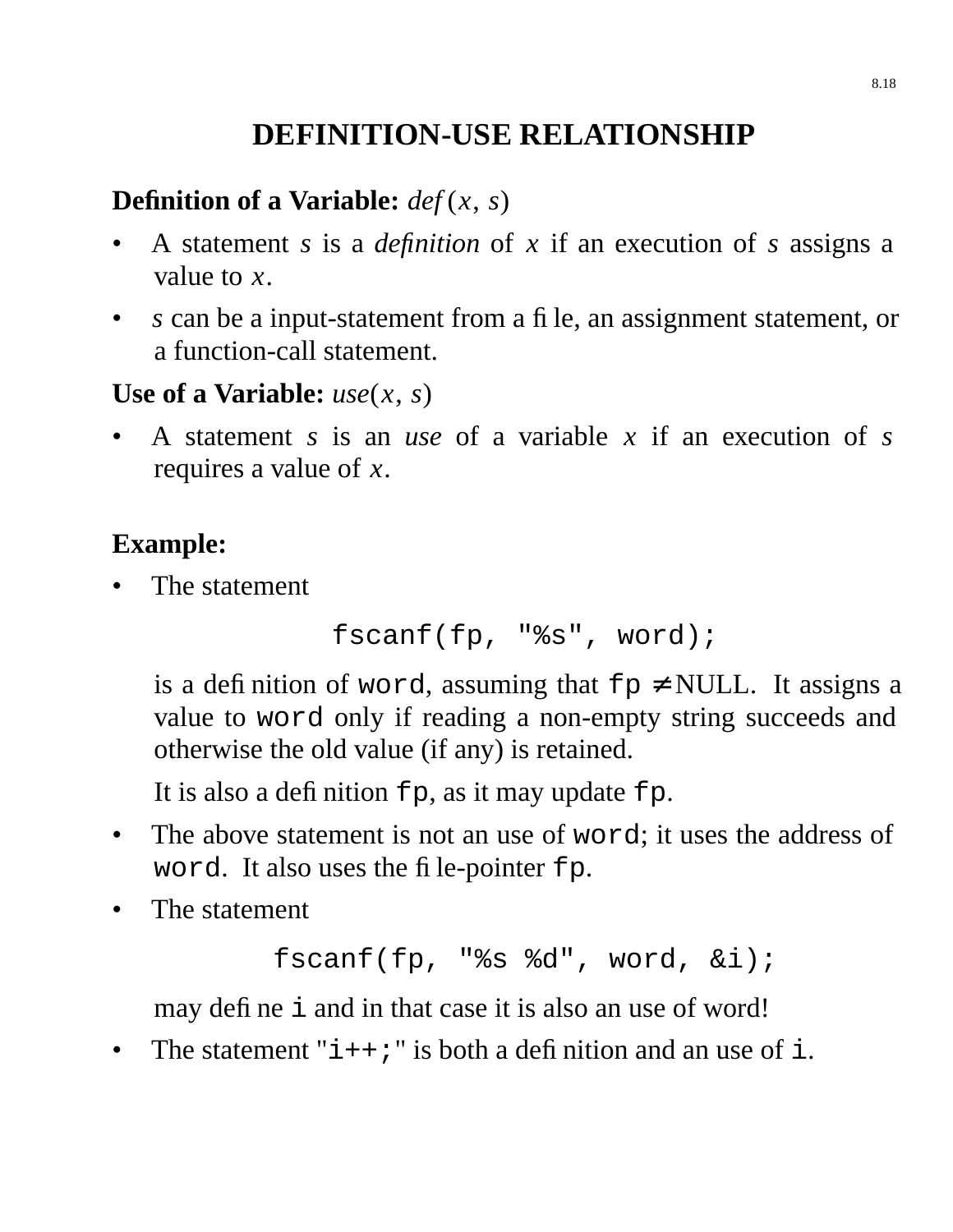### **AN EXAMPLE**

```
1. void WordCharCounts(FILE *inFile)
 2. \{ int i \}3. char word[WORDLEN+1];
 4. wordCount = charCount = 0;5. while (fscanf(inFile, "%s", word) > 0) {<br>6. wordCount++;
            6. wordCount++;
 7. for (i=0; i<=WORDLEN; i++)8. if ('\0' == word[i]) break;
9. else charCount++;<br>0. }
10. }
11. }
```


| Variables           | Defi nitions | Uses    |
|---------------------|--------------|---------|
| inFile              | 1. J         |         |
| charCount           | 4, 9         | 4, 9    |
|                     |              | 7.8     |
| word (addr of word) | 5(3)         | 8(5, 8) |
| wordCount           |              |         |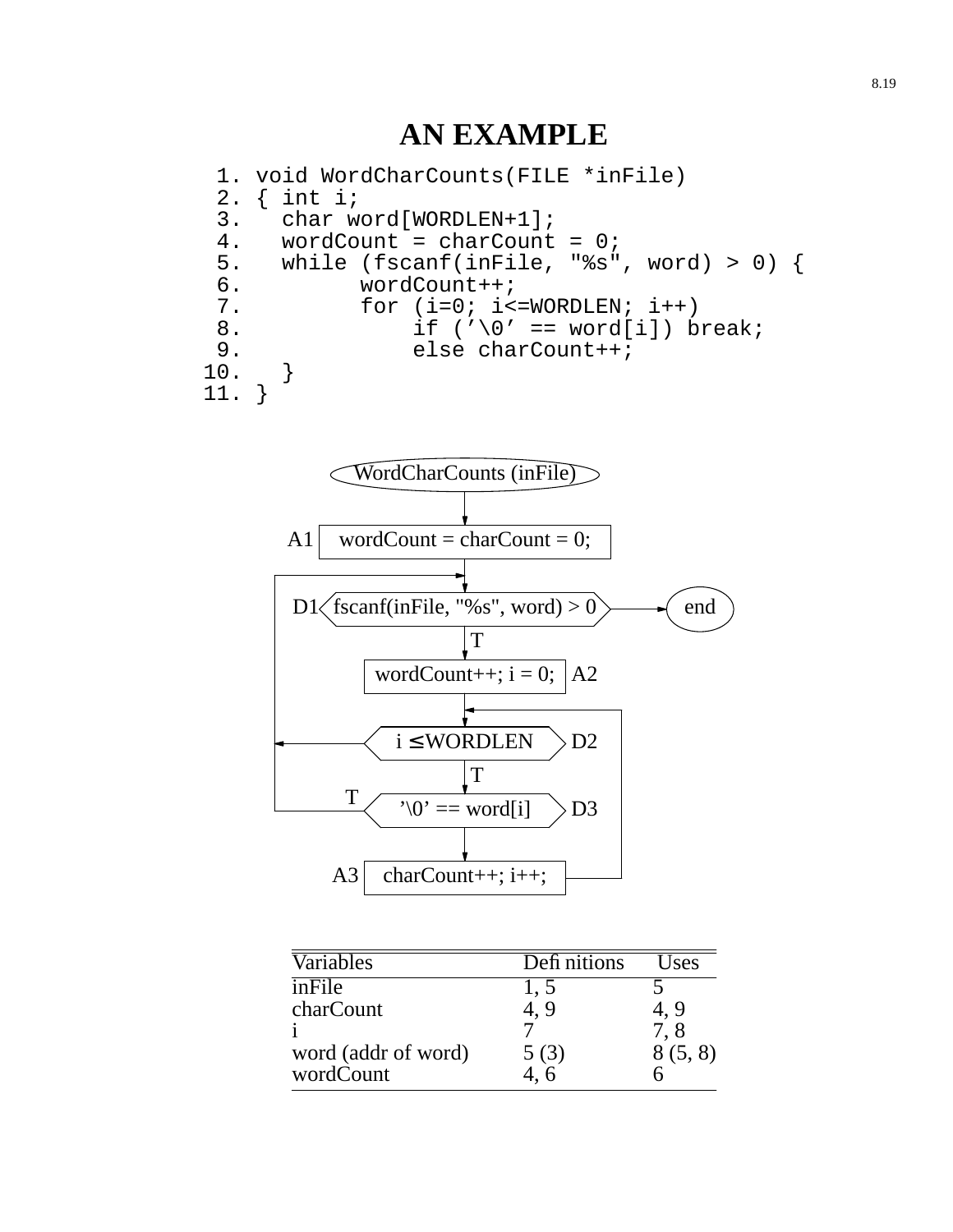#### **DEF-USE RELATIONSHIP**

#### **Def-Use relationship:**

• We say  $def(x, s)$  is related to  $use(x, s')$ , where *s* may equal *s'*, if there is an  $ss'$ -path of length  $\geq 0$  such that there is no other definition of *x* on that path in between *s* and *s* ′.

# **Example of Def-Use Relationship.**

```
1. void WordCharCounts(FILE *inFile)
2. \{ int i;
3. char word[WORDLEN+1];
4. wordCount = charCount = 0;
5. while (fscanf(inFile, "%s", word) > 0) {
6. wordCount++;
7. for (i=0; i<=WORDLEN; i++)8. if ('\0' == word[i]) break;
9. else charCount++;<br>0. }
10. }
11. }
```

| Variable  | Defi nitions | Uses of each definition |
|-----------|--------------|-------------------------|
| inFile    |              |                         |
|           |              |                         |
| charCount |              | 4, 9                    |
|           |              |                         |
|           | 7 (twice)    | $7$ (twice), $8$        |
| word      |              |                         |
| wordCount |              |                         |
|           |              |                         |

- A definition with no uses is a potential flaw (e.g., a missing use).
- Even if a definition has an use, this may not be a "true" use because the def-use path is not executable.

## **Question:** Is there any non-realizable (non-executable) def-use relationship above?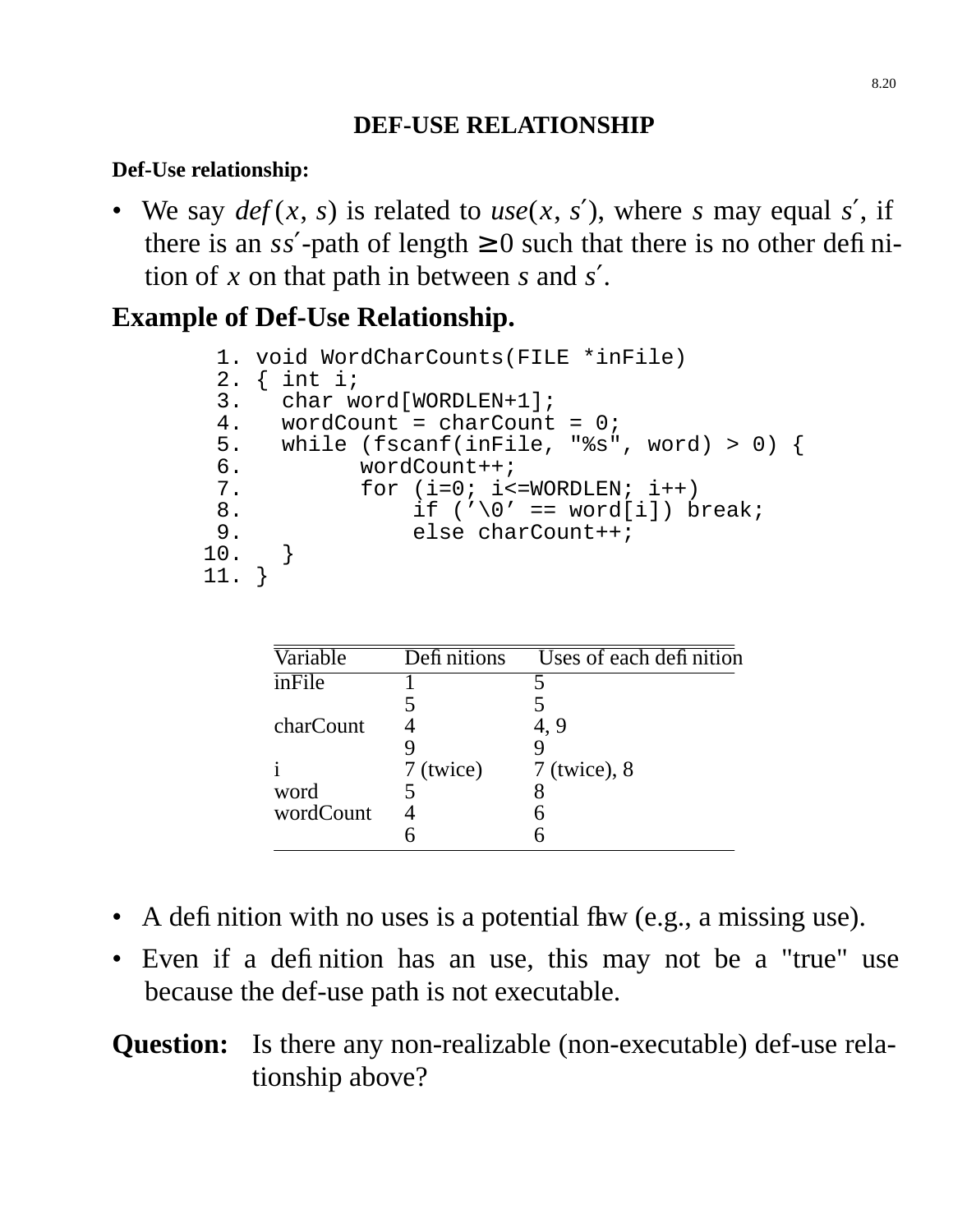## **EXERCISE**

1. Show the def-use relationships for the code below. Show a testdata that covers all the def-use relationships, but does not give 100%  $C_1$ -coverage; give the  $C_1$ -coverage measure for this test data and indicate the branch(es) not covered. Give another testdata to cover some of those uncovered branch(es). If we insert a suitable print-statement in the beginning of the body of the outer while-loop, then which def-use relationship-pairs will it track, and what happens if we put the print-statement just before line 4? (Draw the fbwchart to see things more clearly.)

```
01. void WordCharCounts(FILE *inFile)
02. {char ch;<br>03. wordCoun
    wordCount = charCount = 0;04. while (fscanf(inFile, "%c", &ch) > 0)
05. if ((ch != ' ' ) & (ch != ' \n})06. charCount++; wordCount++;
07. while (fscanf(inFile, "%c", &ch) > 0)
08. if ((ch != ' ' ) & (ch != ''))09.<br>10. charCount++;<br>20. clse break;
          else break;<br>}
11. }
12. }
```
2. How do you define a coverage measure based on the def-use relationship? Explain with an example.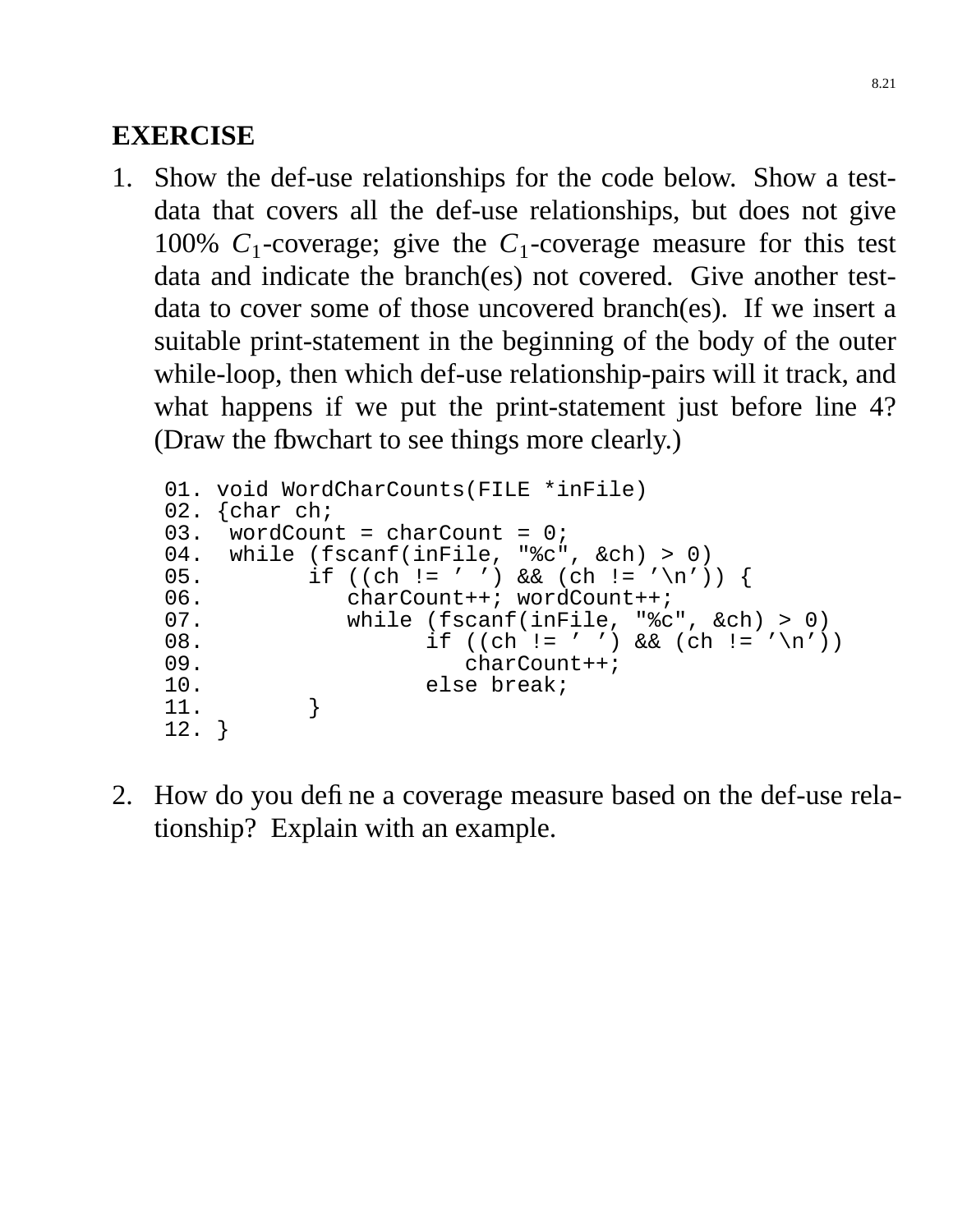# **A GLOBAL VIEW OF TESTING**

**Test Strategy:** White-box or Black-box testing.

**Test Goals/Objectives:** Functional or performance testing.

- Select (user or design) requirements to be tested.
	- Identify functions and their input and output variables.
- Select test-coverage measures and the percentage coverage to be achieved for each measure.

#### **Three Test Conclusions:**

More test needed, selected requirements satisfied, or not satisfied.

## **A Dataflow Diagram for Testing:**

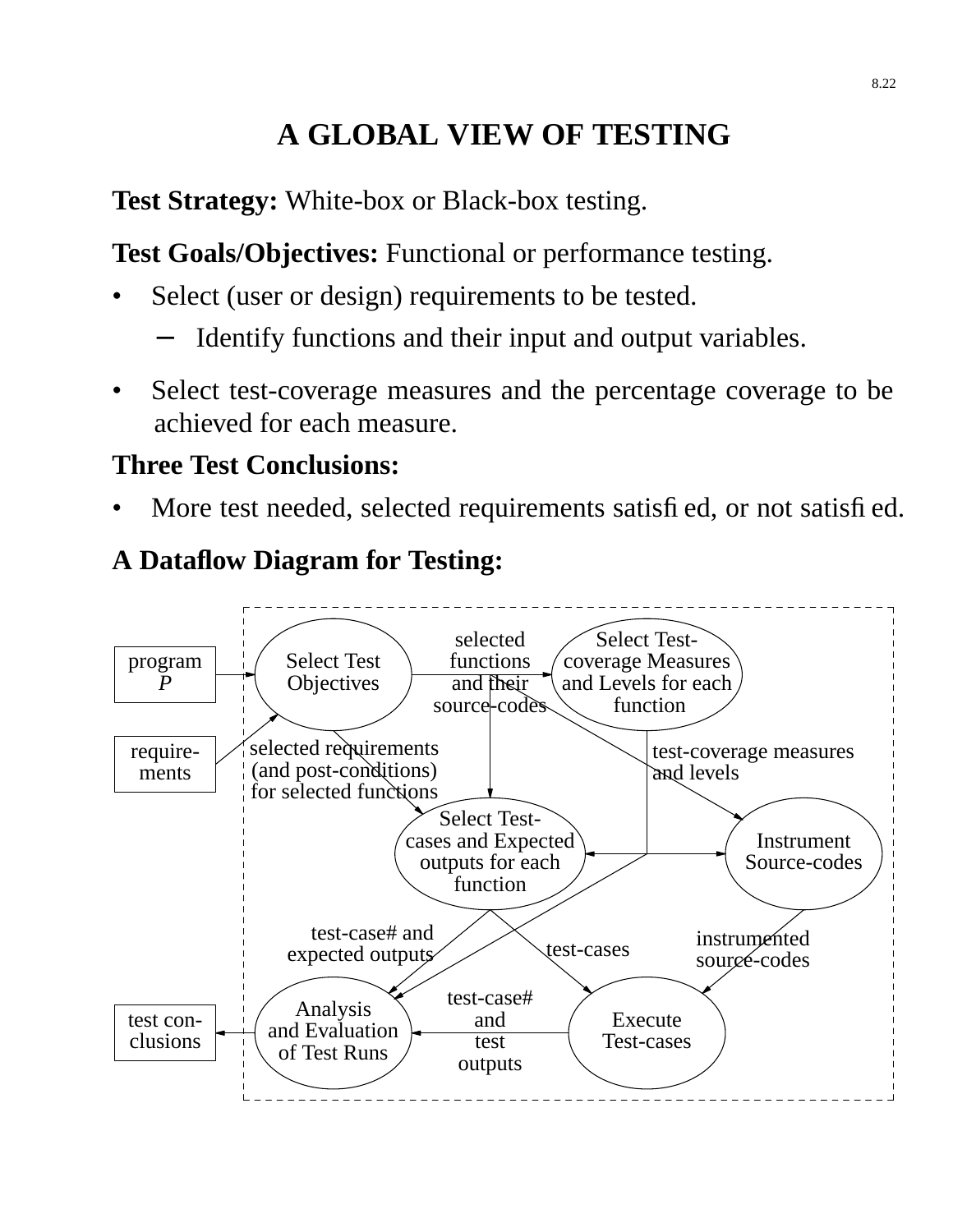# **COMPARISON OF TEST-CASES**

#### **Basis of Comparison:**

- Output point of view: how different are the outputs.
- Execution point of view: how different are the execution-paths (or the number of statements executed, etc)?
- Performance point of view: how different are the the performance parameters like execution time and memory use?

#### **Notes:**

The first and third above falls in black-box view, and the second one in white-box view.

## **Question:**

- •? What are some other points of view for comparing test-cases, and which ones fall in black-box view and which ones fall in whitebox view?
- •? How would you differentiate test-cases from input point of view?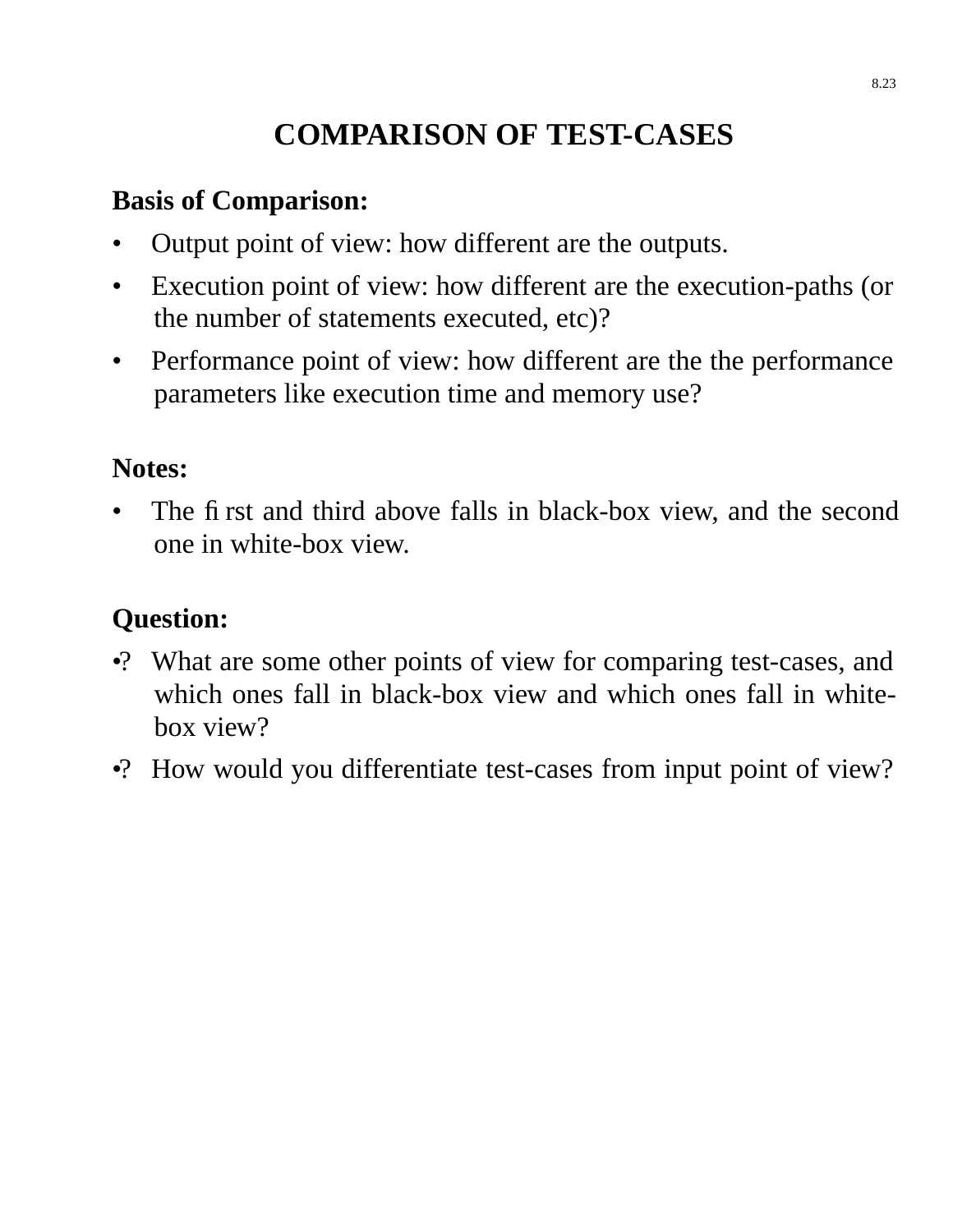## **COMPARISON OF TEST-CASES VIA PROGRAM STRUCTURE**

## **A Program Execution Path is More Than A Path:**

The nesting structure of program blocks gives a program execution-path more structure than just the linear (sequential) structure of a path in a general digraph.

### **Nesting Tree of Program Blocks:**

- It is a rooted ordered tree, with each node represents an oneentry-one-exit block (disregarding breaks, continues, and returns).
	- − Children of a node are ordered left-to-right representing sequential order of the associated subblocks.
- If-then-else decision nodes have two children: then-part forms the left-child and else-part forms the right-child.
- The decision-nodes for for-loop and whileDo-loop are shown as filled, and those for doWhile-loops are shown as double circles.
	- The subtrees of the children of these decision nodes form the body of the loop.
- Unlike the T/F labels of the links to children of an if-then-else decision node, there are no labels of the links to the children of decision-nodes for the loops.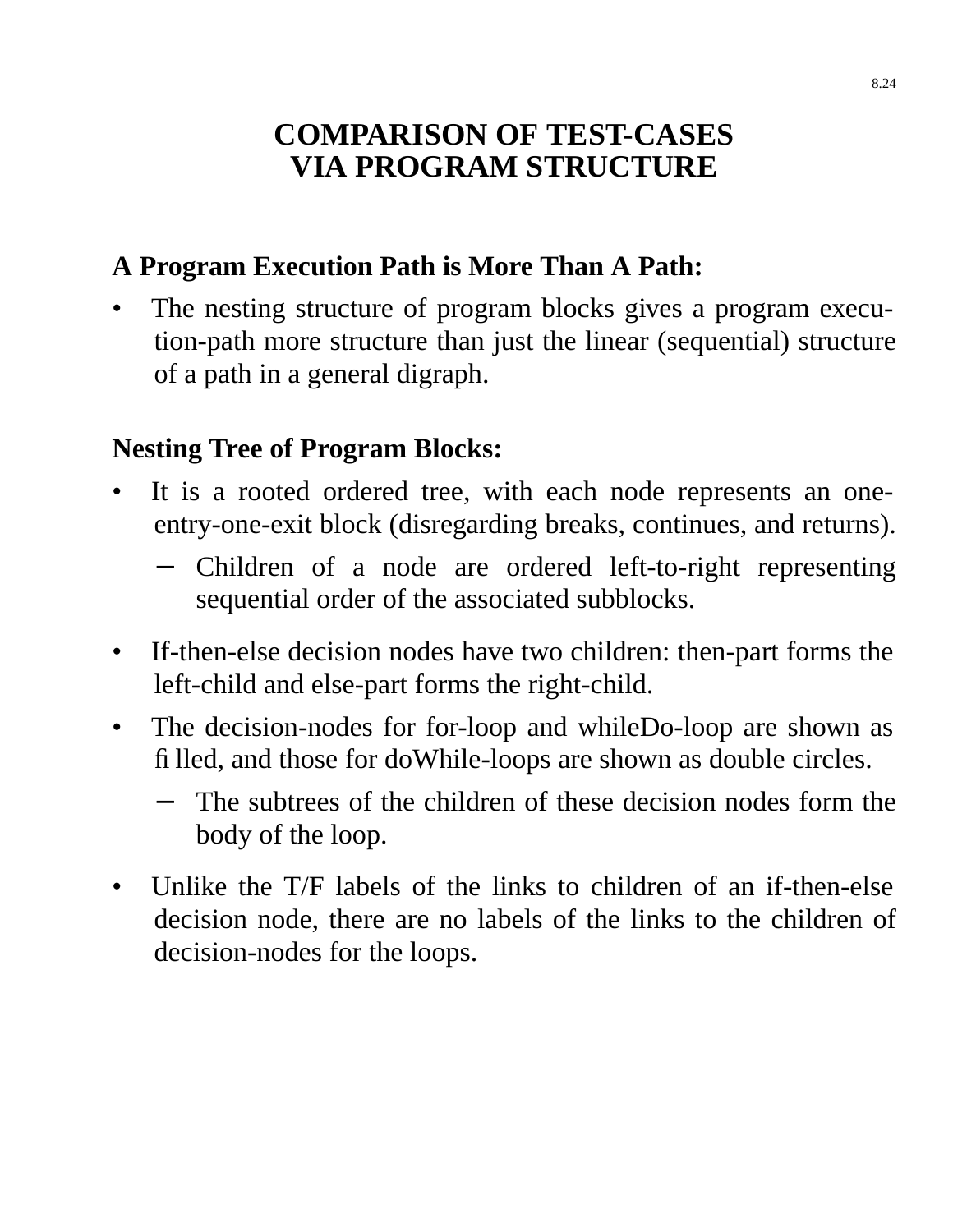# **NESTING TREE OF PROGRAM-BLOCKS**

#### **Flowchart and Nesting Tree for wordCharCounts-function:**

- We are using below the version that uses WORDLEN and does not use strlen-function.
- Since the then-part of D3 has no action other than transfer of abnormal (semi-structured) control via "break" (to D1) it is shown as a dashed circle.



**Question:** Suppose we replace the for-loop "for (i=0;  $i\leq WORDLEN$ ;  $i++)$   $\cdots$ " by the following; note that the for-loop now starts with  $i = 1$ . Show the new action blocks, the new fbwchart, and the new nesting-tree.

```
charCount++;
for (i=1; i<=WORDLEN; i++)if ('\0' == word[i]) break;
    else charCount++;
```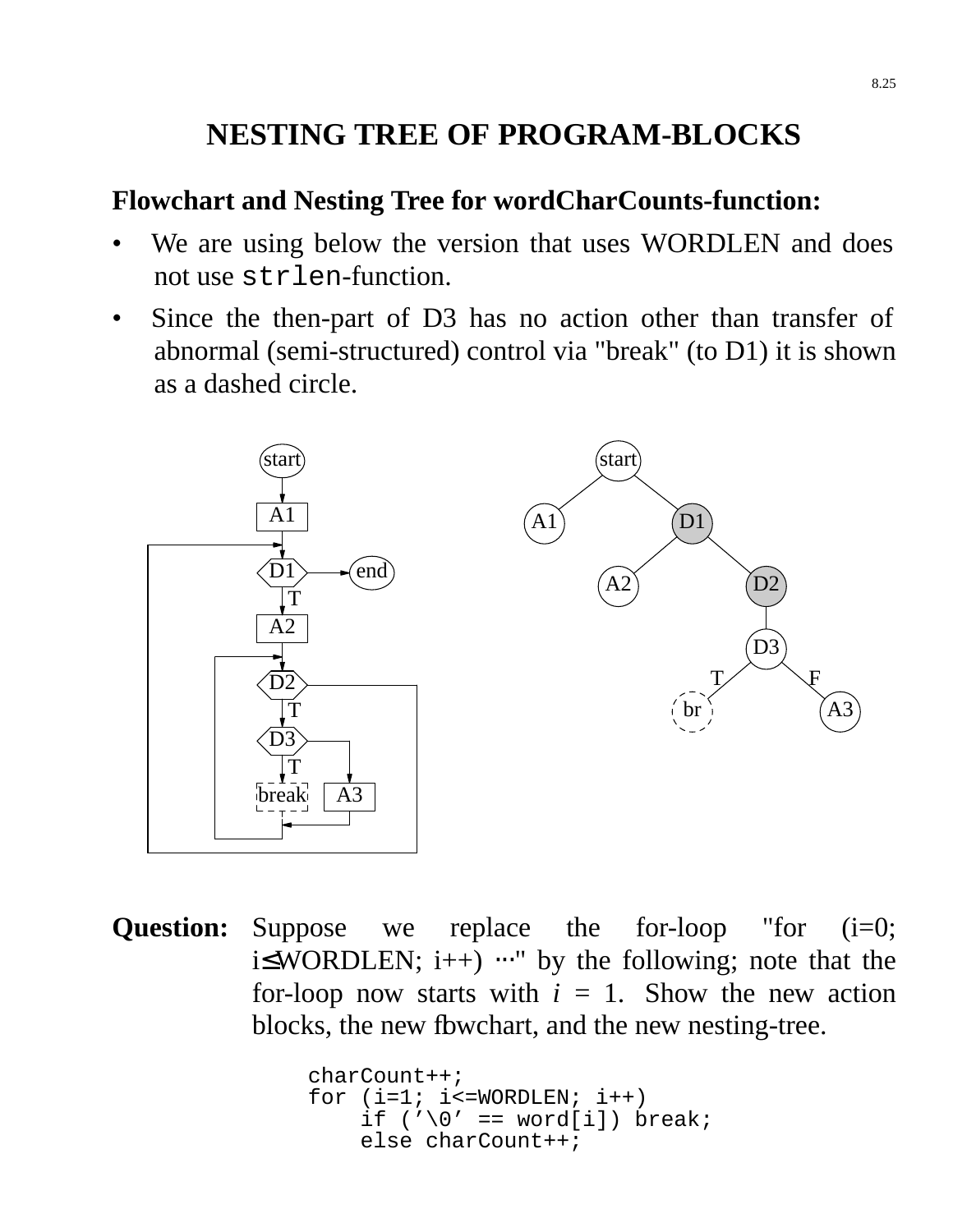## **APPROX. REPRESENTATION OF AN EXECUTION-PATH USING NESTING-TREE**

- Shows the count of each node in the nesting-tree for an executionpath  $\pi(I)$  for some input *I*, giving an abstraction of  $\pi(I)$ .
	- Allows giving different weights for action-blocks at different levels and define a more refined form of  $C_0$ -measure.
	- − Allows giving different weights for branches of decisionnodes at different levels and define a more refined form of *C*1 -measure.

# **Example.**

- An action-block node shows its #(executions).
- A loop-decision node shows #(loop-body executions).
- An if-then-else decision node shows #(true-branch executions) and #(false-branch executions).
- The mark "?" shows an unknown value (based on the limited action-block instrumentation output); they can be derived if we know the source-code (or have the branch-instrumentation output) and they are indicated in parentheses next to '?'.